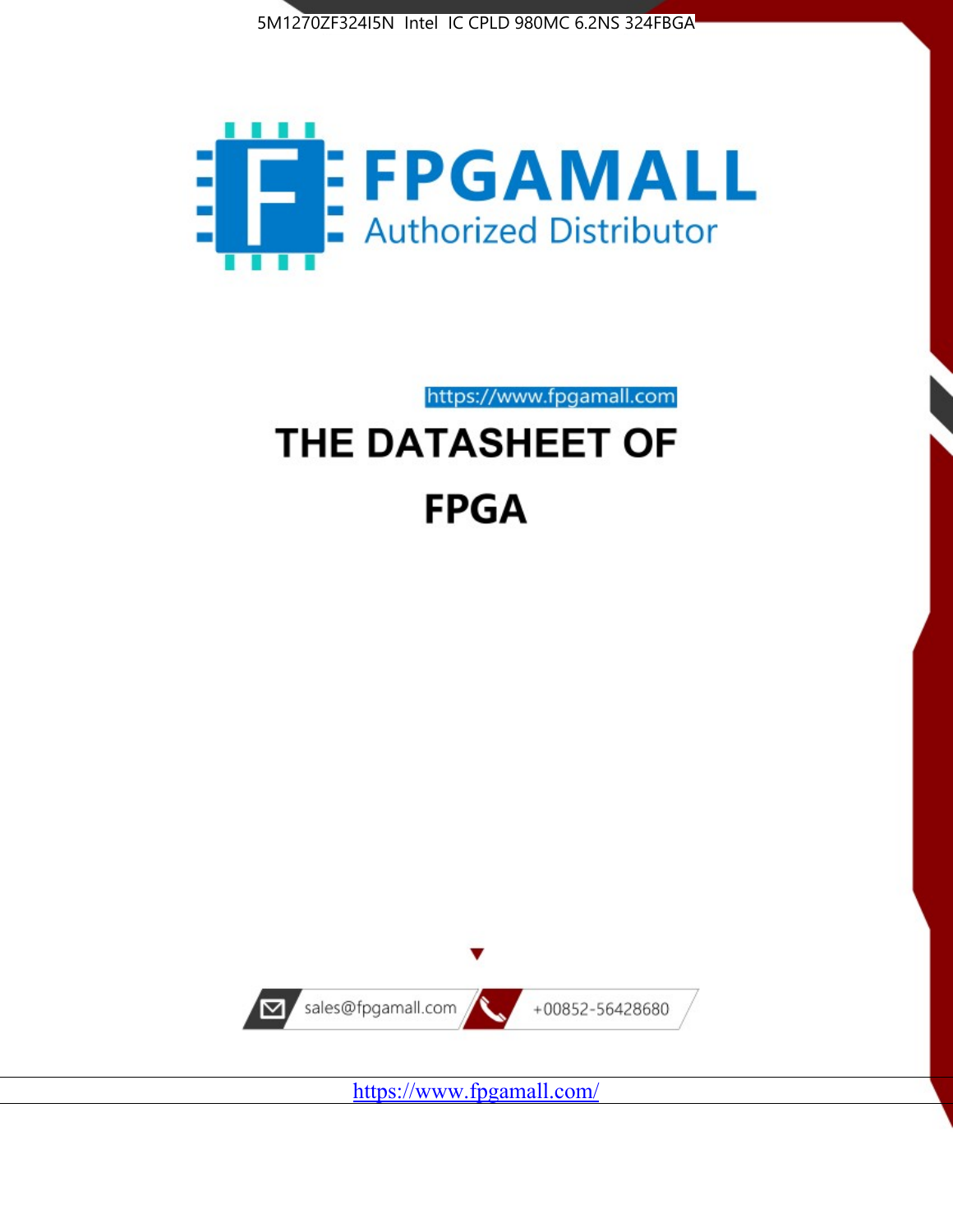

# **3. DC and Switching Characteristics for MAX V Devices**

**MV51003-1.2**

This chapter covers the electrical and switching characteristics for  $MAX^{\circ}$  V devices. Electrical characteristics include operating conditions and power consumptions. This chapter also describes the timing model and specifications.

You must consider the recommended DC and switching conditions described in this chapter to maintain the highest possible performance and reliability of the MAX V devices.

This chapter contains the following sections:

- "Operating Conditions" on page 3–1
- "Power Consumption" on page 3–10
- "Timing Model and Specifications" on page 3–10

### **Operating Conditions**

Table 3–1 through Table 3–15 on page 3–9 list information about absolute maximum ratings, recommended operating conditions, DC electrical characteristics, and other specifications for MAX V devices.

### **Absolute Maximum Ratings**

Table 3–1 lists the absolute maximum ratings for the MAX V device family.

| <b>Symbol</b>               | <b>Parameter</b>           | <b>Conditions</b>                   | <b>Minimum</b> | <b>Maximum</b> | <b>Unit</b> |
|-----------------------------|----------------------------|-------------------------------------|----------------|----------------|-------------|
| V <sub>CCINT</sub>          | Internal supply voltage    | With respect to ground              | $-0.5$         | 2.4            |             |
| V <sub>CCIO</sub>           | I/O supply voltage         |                                     | $-0.5$         | 4.6            |             |
| $V_1$                       | DC input voltage           |                                     | $-0.5$         | 4.6            |             |
| $I_{\text{OUT}}$            | DC output current, per pin |                                     | $-25$          | 25             | mA          |
| $\mathsf{T}_{\textsf{STG}}$ | Storage temperature        | No bias                             | $-65$          | 150            | °C          |
| $T_{AMB}$                   | Ambient temperature        | Under bias $(3)$                    | $-65$          | 135            | °C          |
| $T_{\text{J}}$              | Junction temperature       | TQFP and BGA packages<br>under bias |                | 135            | ۰c          |

**Table 3–1. Absolute Maximum Ratings for MAX V Devices** *(Note 1)***,** *(2)*

**Notes to Table 3–1:**

(1) For more information, refer to the *[Operating Requirements for Altera Devices Data Sheet](http://www.altera.com/literature/ds/dsoprq.pdf)*.

(2) Conditions beyond those listed in Table 3–1 may cause permanent damage to a device. Additionally, device operation at the absolute maximum ratings for extended periods of time may have adverse affects on the device.

(3) For more information about "under bias" conditions, refer to Table 3–2.

@2011 Altera Corporation. All rights reserved. ALTERA, ARRIA, CYCLONE, HARDCOPY, MAX, MEGACORE, NIOS, QUARTUS and STRATIX are Reg. U.S. Pat. & Tm. Off. [and/or trademarks of Altera Corporat](http://www.altera.com/common/legal.html)ion in the U.S. and other countrie

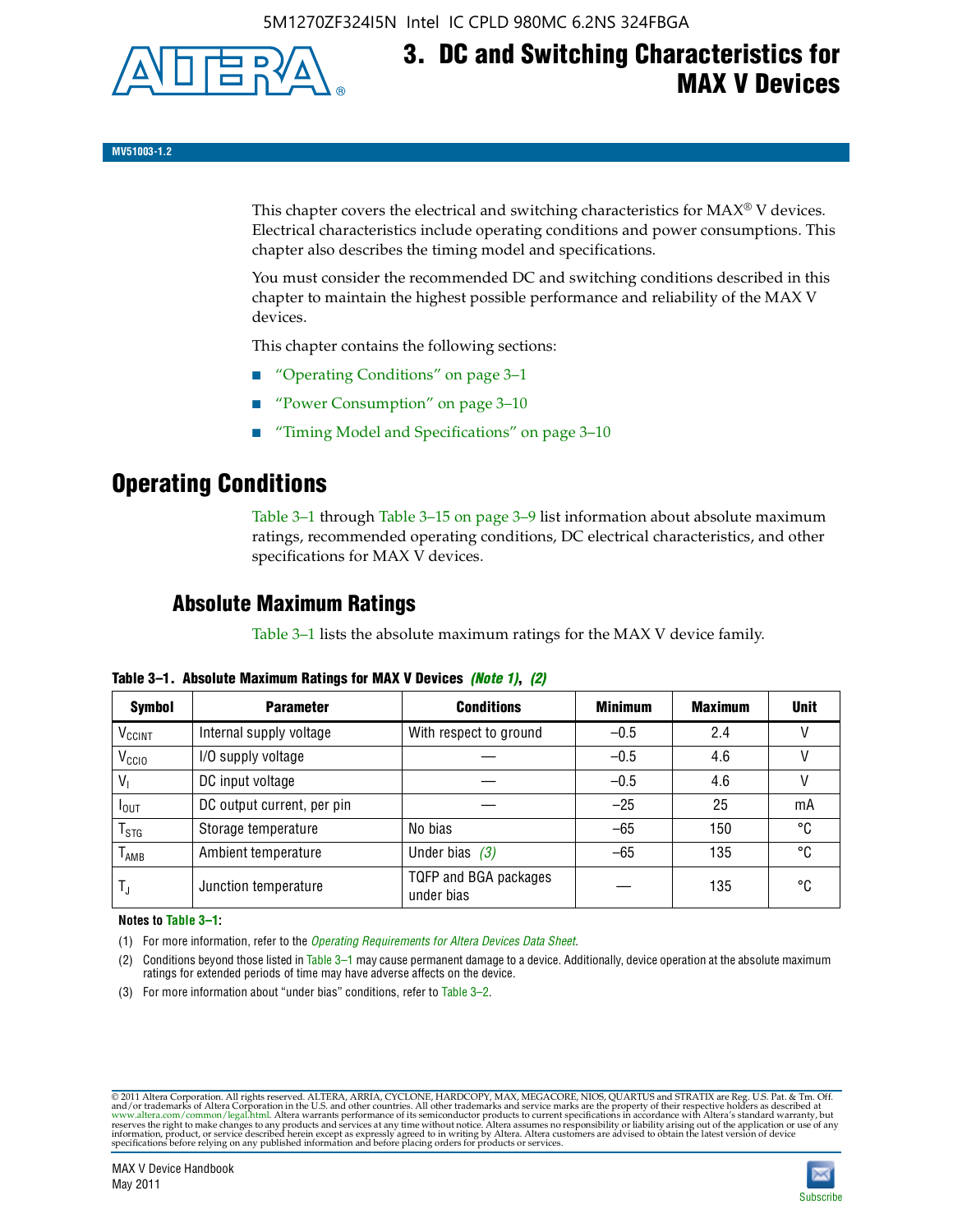## **Recommended Operating Conditions**

Table 3–2 lists recommended operating conditions for the MAX V device family.

**Table 3–2. Recommended Operating Conditions for MAX V Devices**

| <b>Symbol</b>        | <b>Parameter</b>                                                           | <b>Conditions</b>    | <b>Minimum</b> | <b>Maximum</b>    | <b>Unit</b>  |
|----------------------|----------------------------------------------------------------------------|----------------------|----------------|-------------------|--------------|
| $V_{CClNT}$ (1)      | 1.8-V supply voltage for internal logic and<br>in-system programming (ISP) | MAX V devices        | 1.71           | 1.89              | V            |
|                      | Supply voltage for I/O buffers, 3.3-V<br>operation                         |                      | 3.00           | 3.60              | $\mathsf{V}$ |
|                      | Supply voltage for I/O buffers, 2.5-V<br>operation                         |                      | 2.375          | 2.625             | $\mathsf{V}$ |
| $V_{\text{CCIO}}(1)$ | Supply voltage for I/O buffers, 1.8-V<br>operation                         |                      | 1.71           | 1.89              | $\mathsf{V}$ |
|                      | Supply voltage for I/O buffers, 1.5-V<br>operation                         |                      | 1.425          | 1.575             | V            |
|                      | Supply voltage for I/O buffers, 1.2-V<br>operation                         |                      | 1.14           | 1.26              | V            |
| $V_{1}$              | Input voltage                                                              | (2), (3), (4)        | $-0.5$         | 4.0               | V            |
| $V_0$                | Output voltage                                                             |                      | 0              | V <sub>CCIO</sub> | V            |
|                      |                                                                            | Commercial range     | 0              | 85                | °C           |
| T,                   | Operating junction temperature                                             | Industrial range     | $-40$          | 100               | °C           |
|                      |                                                                            | Extended range $(5)$ | $-40$          | 125               | °C           |

#### **Notes to Table 3–2:**

(1) MAX V device ISP and/or user flash memory (UFM) programming using JTAG or logic array is not guaranteed outside the recommended operating conditions (for example, if brown-out occurs in the system during a potential write/program sequence to the UFM, Altera recommends that you read back the UFM contents and verify it against the intended write data).

(2) The minimum DC input is –0.5 V. During transitions, the inputs may undershoot to –2.0 V for input currents less than 100 mA and periods shorter than 20 ns.

(3) During transitions, the inputs may overshoot to the voltages shown below based on the input duty cycle. The DC case is equivalent to 100% duty cycle. For more information about 5.0-V tolerance, refer to the *Using MAX V Devices in Multi-Voltage Systems* chapter.<br>
<u>V<sub>IN</sub> Max. Duty Cycle</u><br>
4.0 V 100% (DC)

Max. Duty Cycle

 $100\%$  (DC)<br>90%

 $4.1 V$ 

4.2 V 50%

4.3 V 30%<br>4.4 V 17%

4.4 V 4.5 V 10%

(4) All pins, including the clock, I/O, and JTAG pins, may be driven before  $V_{C C I N T}$  and  $V_{C C I O}$  are powered.

(5) For the extended temperature range of 100 to 125°C, MAX V UFM programming (erase/write) is only supported using the JTAG interface. UFM programming using the logic array interface is not guaranteed in this range.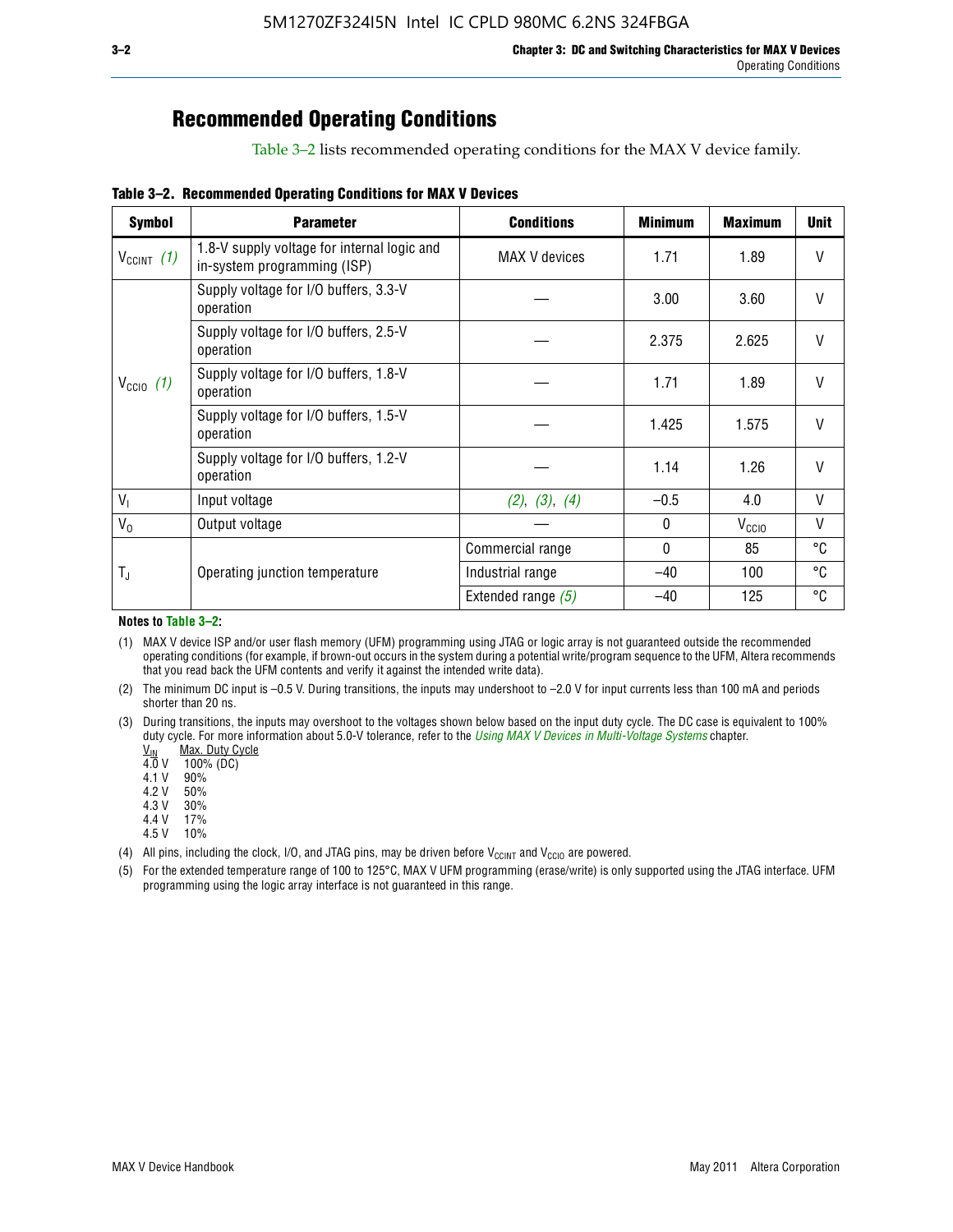### **Programming/Erasure Specifications**

Table 3–3 lists the programming/erasure specifications for the MAX V device family.

### **Table 3–3. Programming/Erasure Specifications for MAX V Devices**

| <b>Block</b><br><b>Parameter</b> |                                  | <b>Minimum</b> | <b>Typical</b> | <b>Maximum</b> | <b>Unit</b> |
|----------------------------------|----------------------------------|----------------|----------------|----------------|-------------|
| Erase and reprogram cycles       | UFM                              |                |                | 1000           | Cycles      |
|                                  | Configuration flash memory (CFM) |                |                | 100            | Cvcles      |

**Note to Table 3–3:**

(1) This value applies to the commercial grade devices. For the industrial grade devices, the value is 100 cycles.

### **DC Electrical Characteristics**

Table 3–4 lists DC electrical characteristics for the MAX V device family.

| <b>Symbol</b>       | <b>Parameter</b>                                            | <b>Conditions</b>                                                  | <b>Minimum</b>           | <b>Typical</b> | <b>Maximum</b>           | <b>Unit</b> |
|---------------------|-------------------------------------------------------------|--------------------------------------------------------------------|--------------------------|----------------|--------------------------|-------------|
| $\mathbf{l}_1$      | Input pin leakage current                                   | $V_1 = V_{\text{CC10}}$ max to 0 V (2)                             | $-10$                    |                | 10                       | μA          |
| $I_{0Z}$            | Tri-stated I/O pin leakage<br>current                       | $V_0 = V_{\text{CC10}}$ max to 0 V (2)                             | $-10$                    |                | 10                       | μA          |
| <b>ICCSTANDBY</b>   |                                                             | 5M40Z, 5M80Z, 5M160Z, and<br>5M240Z (Commercial grade)<br>(4), (5) |                          | 25             | 90                       | μA          |
|                     |                                                             | 5M240Z (Commercial grade)<br>(6)                                   |                          | 27             | 96                       | μA          |
|                     | V <sub>CCINT</sub> supply current<br>$(statably)$ (3)       | 5M40Z, 5M80Z, 5M160Z, and<br>5M240Z (Industrial grade)<br>(5), (7) |                          | 25             | 139                      | μA          |
|                     |                                                             | 5M240Z (Industrial grade) $(6)$                                    |                          | 27             | 152                      | μA          |
|                     |                                                             | 5M570Z (Commercial grade)<br>(4)                                   |                          | 27             | 96                       | μA          |
|                     |                                                             | 5M570Z (Industrial grade) (7)                                      |                          | 27             | 152                      | μA          |
|                     |                                                             | 5M1270Z and 5M2210Z                                                |                          | $\mathcal{P}$  |                          | mA          |
|                     | <b>Hysteresis for Schmitt</b>                               | $V_{\text{CC10}} = 3.3 \text{ V}$                                  |                          | 400            |                          | mV          |
| $V_{SCHMIT}$ (8)    | trigger input $(9)$                                         | $V_{\text{CC10}} = 2.5 V$                                          | $\overline{\phantom{0}}$ | 190            | $\overline{\phantom{0}}$ | mV          |
| <b>ICCPOWERUP</b>   | V <sub>CCINT</sub> supply current<br>during power-up $(10)$ | MAX V devices                                                      |                          |                | 40                       | mA          |
|                     |                                                             | $V_{\text{CC10}} = 3.3 \text{ V}$ (11)                             | 5                        |                | 25                       | $k\Omega$   |
|                     | Value of I/O pin pull-up                                    | $V_{\text{CC10}} = 2.5 \text{ V} (11)$                             | 10                       |                | 40                       | $k\Omega$   |
| R <sub>PULLUP</sub> | resistor during user                                        | $V_{\text{CCIO}} = 1.8 \text{ V} (11)$                             | 25                       |                | 60                       | $k\Omega$   |
|                     | mode and ISP                                                | $V_{\text{CC10}} = 1.5 \text{ V}$ (11)                             | 45                       |                | 95                       | kΩ          |
|                     |                                                             | $V_{\text{CC10}} = 1.2 \text{ V}$ (11)                             | 80                       |                | 130                      | kΩ          |

### **Table 3–4. DC Electrical Characteristics for MAX V Devices** *(Note 1)* **(Part 1 of 2)**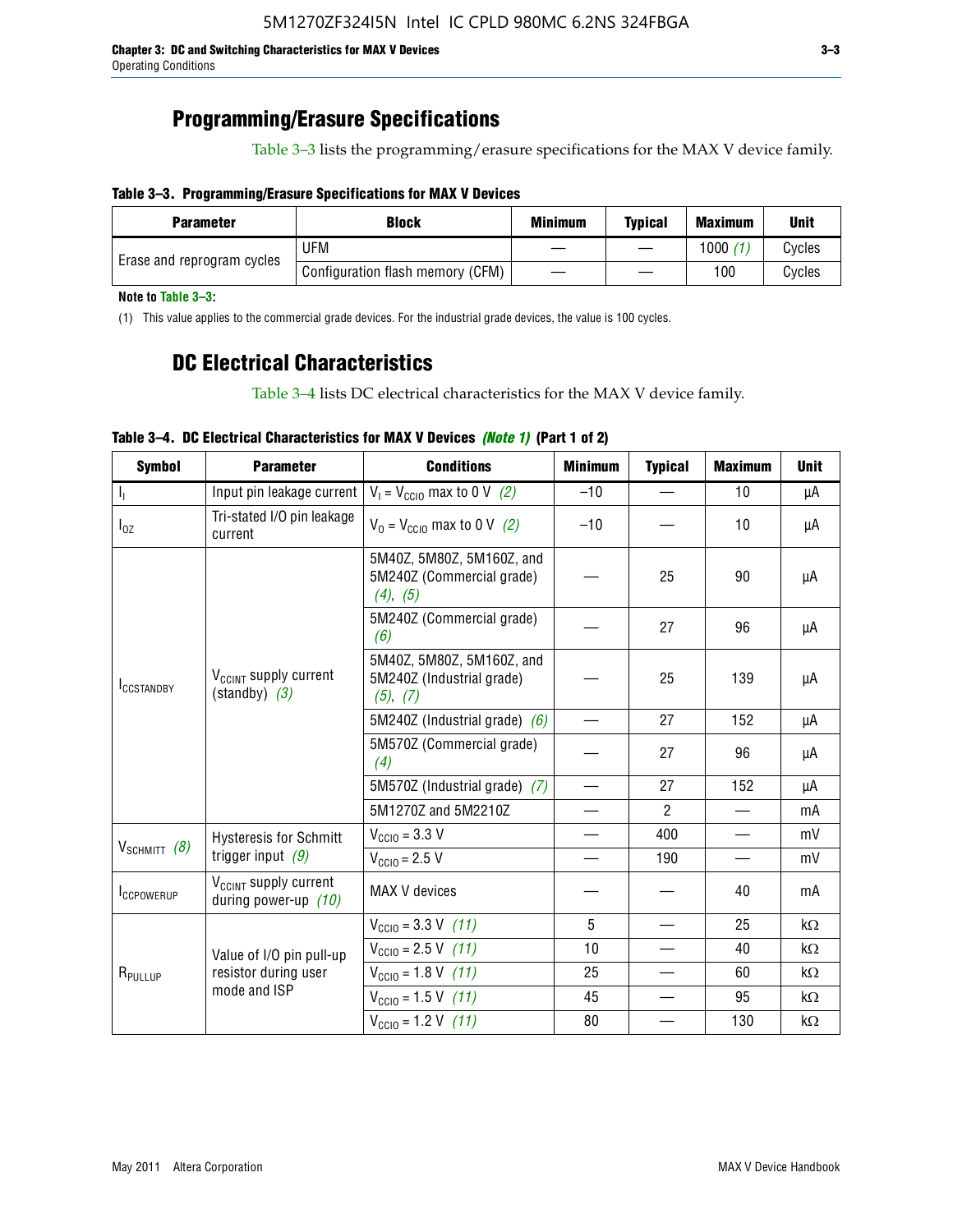| <b>Symbol</b>   | <b>Parameter</b>                                                | <b>Conditions</b> | <b>Minimum</b> | <b>Typical</b> | <b>Maximum</b> | <b>Unit</b> |
|-----------------|-----------------------------------------------------------------|-------------------|----------------|----------------|----------------|-------------|
| <b>I</b> PULLUP | I/O pin pull-up resistor<br>current when I/O is<br>unprogrammed |                   |                |                | 300            | μA          |
| $C_{10}$        | Input capacitance for<br>user I/O pin                           |                   |                |                | 8              | рF          |
| $C_{GCLK}$      | Input capacitance for<br>dual-purpose GCLK/user<br>$I/O$ pin    |                   |                |                | 8              | рF          |

**Table 3–4. DC Electrical Characteristics for MAX V Devices** *(Note 1)* **(Part 2 of 2)**

**Notes to Table 3–4:**

- (1) Typical values are for  $T_A = 25^{\circ}\text{C}$ ,  $V_{\text{CCINT}} = 1.8 \text{ V}$  and  $V_{\text{CCIO}} = 1.2, 1.5, 1.8, 2.5,$  or 3.3 V.
- (2) This value is specified for normal device operation. The value may vary during power-up. This applies to all V<sub>CCIO</sub> settings (3.3, 2.5, 1.8, 1.5, and 1.2 V).
- (3)  $V_1$  = ground, no load, and no toggling inputs.
- (4) Commercial temperature ranges from 0°C to 85°C with the maximum current at 85°C.
- (5) Not applicable to the T144 package of the 5M240Z device.
- (6) Only applicable to the T144 package of the 5M240Z device.
- (7) Industrial temperature ranges from –40°C to 100°C with the maximum current at 100°C.
- (8) This value applies to commercial and industrial range devices. For extended temperature range devices, the  $V_{SCHMIT}$  typical value is 300 mV for  $V_{\text{CCIO}} = 3.3$  V and 120 mV for  $V_{\text{CCIO}} = 2.5$  V.
- (9) The TCK input is susceptible to high pulse glitches when the input signal fall time is greater than 200 ns for all I/O standards.
- (10) This is a peak current value with a maximum duration of  $t_{\text{CONFIG}}$  time.
- (11) Pin pull-up resistance values will lower if an external source drives the pin higher than  $V_{\text{CCIO}}$ .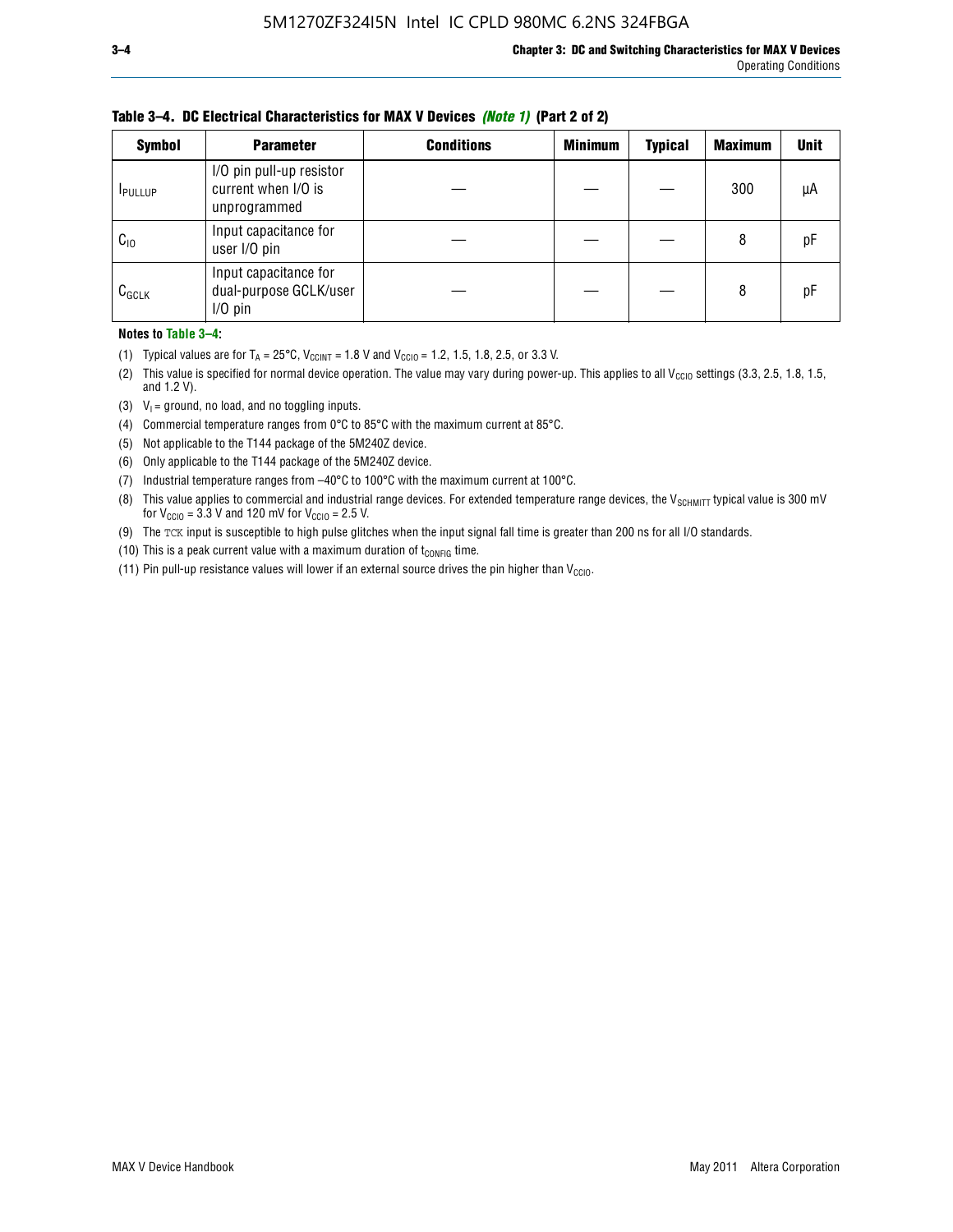**Chapter 3: DC and Switching Characteristics for MAX V Devices 3–5** Operating Conditions

### **Output Drive Characteristics**

Figure 3–1 shows the typical drive strength characteristics of MAX V devices.





#### **Notes to Figure 3–1:**

(1) The DC output current per pin is subject to the absolute maximum rating of Table 3–1 on page 3–1.

(2) 1.2-V V<sub>CCIO</sub> is only applicable to the maximum drive strength.

### **I/O Standard Specifications**

Table 3–5 through Table 3–13 on page 3–8 list the I/O standard specifications for the MAX V device family.

**Table 3–5. 3.3-V LVTTL Specifications for MAX V Devices**

| <b>Symbol</b>     | <b>Parameter</b>          | <b>Conditions</b> | <b>Minimum</b> | <b>Maximum</b> | <b>Unit</b> |
|-------------------|---------------------------|-------------------|----------------|----------------|-------------|
| V <sub>ccio</sub> | I/O supply voltage        |                   | 3.0            | 3.6            |             |
| $V_{\text{IH}}$   | High-level input voltage  |                   | 1.7            | 4.0            |             |
| $V_{IL}$          | Low-level input voltage   |                   | $-0.5$         | 0.8            |             |
| V <sub>он</sub>   | High-level output voltage | $10H = -4 mA$ (1) | 2.4            |                |             |
| $V_{OL}$          | Low-level output voltage  | $10L = 4 mA$ (1)  |                | 0.45           |             |

**Note to Table 3–5:**

(1) This specification is supported across all the programmable drive strength settings available for this I/O standard, as shown in the *[MAX V Device Architecture](http://www.altera.com/literature/hb/max-v/mv51002.pdf)* chapter.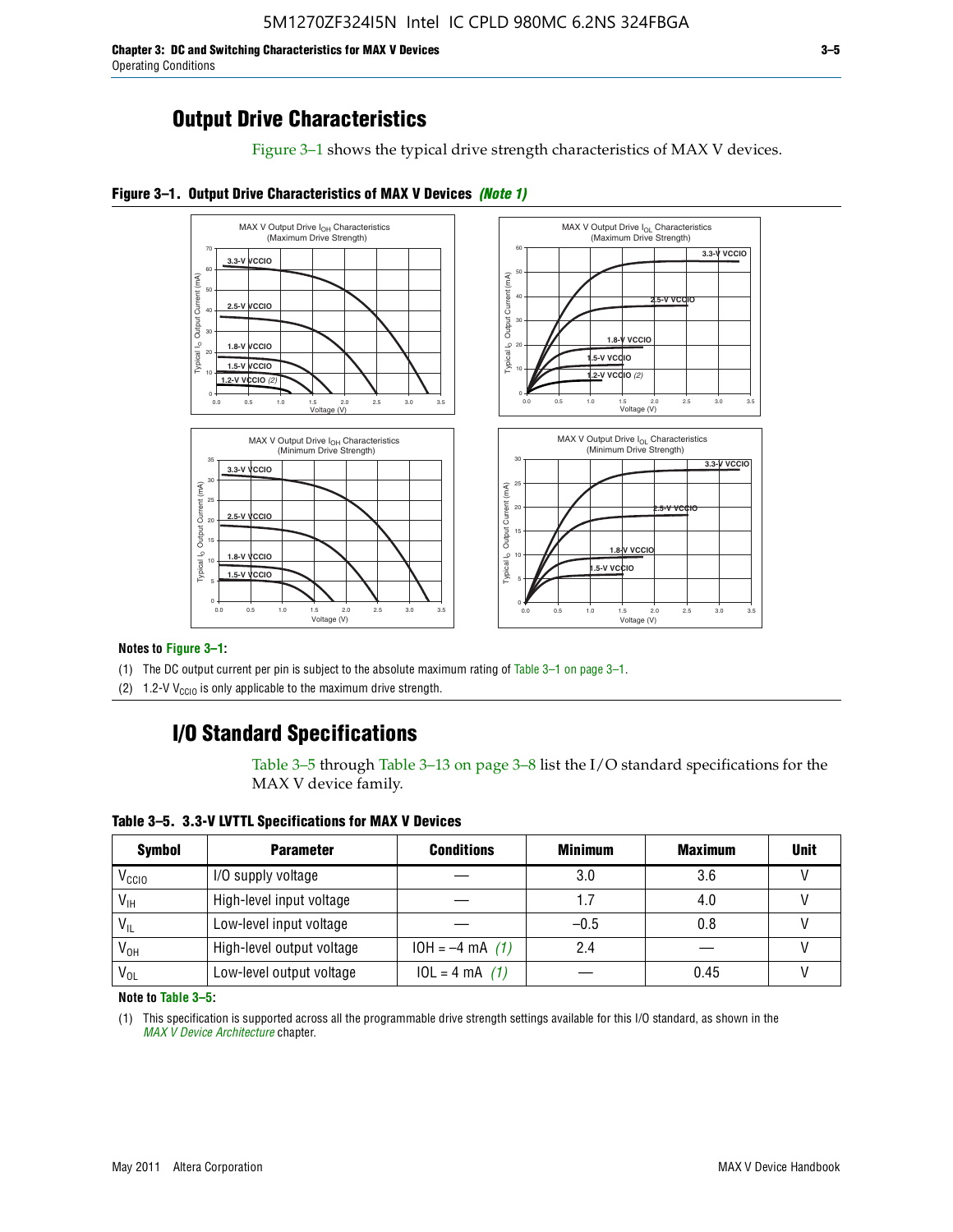| <b>Symbol</b>     | <b>Parameter</b>          | <b>Conditions</b>                                 | <b>Minimum</b>          | <b>Maximum</b> | <b>Unit</b> |
|-------------------|---------------------------|---------------------------------------------------|-------------------------|----------------|-------------|
| V <sub>CCIO</sub> | I/O supply voltage        |                                                   | 3.0                     | 3.6            |             |
| $V_{\text{IH}}$   | High-level input voltage  |                                                   | 1.7                     | 4.0            |             |
| $V_{IL}$          | Low-level input voltage   |                                                   | $-0.5$                  | 0.8            |             |
| $V_{OH}$          | High-level output voltage | $V_{\text{CGI0}} = 3.0,$<br>$10H = -0.1$ mA $(1)$ | $V_{\text{CCIO}} - 0.2$ |                |             |
| $V_{OL}$          | Low-level output voltage  | $V_{\text{CGI0}} = 3.0,$<br>$10L = 0.1$ mA $(1)$  |                         | 0.2            |             |

#### **Table 3–6. 3.3-V LVCMOS Specifications for MAX V Devices**

**Note to Table 3–6:**

(1) This specification is supported across all the programmable drive strength settings available for this I/O standard, as shown in the *[MAX V Device Architecture](http://www.altera.com/literature/hb/max-v/mv51002.pdf)* chapter.

**Table 3–7. 2.5-V I/O Specifications for MAX V Devices**

| <b>Symbol</b>     | <b>Parameter</b>          | <b>Conditions</b>     | <b>Minimum</b> | <b>Maximum</b> | <b>Unit</b> |
|-------------------|---------------------------|-----------------------|----------------|----------------|-------------|
| V <sub>CCIO</sub> | I/O supply voltage        |                       | 2.375          | 2.625          |             |
| $V_{\text{IH}}$   | High-level input voltage  |                       | 1.7            | 4.0            | V           |
| $V_{IL}$          | Low-level input voltage   |                       | $-0.5$         | 0.7            |             |
|                   | High-level output voltage | $10H = -0.1$ mA $(1)$ | 2.1            |                |             |
| V <sub>он</sub>   |                           | $10H = -1$ mA $(1)$   | 2.0            |                |             |
|                   |                           | $10H = -2 mA$ (1)     | 1.7            |                | V           |
|                   |                           | $10L = 0.1$ mA $(1)$  |                | 0.2            |             |
| V <sub>OL</sub>   | Low-level output voltage  | $10L = 1 mA$ (1)      |                | 0.4            |             |
|                   |                           | $10L = 2 mA$ (1)      |                | 0.7            |             |

**Note to Table 3–7:**

(1) This specification is supported across all the programmable drive strength settings available for this I/O standard, as shown in the *[MAX V Device Architecture](http://www.altera.com/literature/hb/max-v/mv51002.pdf)* chapter.

| <b>Symbol</b>     | <b>Parameter</b>          | <b>Conditions</b> | <b>Minimum</b>                | <b>Maximum</b>                | <b>Unit</b> |
|-------------------|---------------------------|-------------------|-------------------------------|-------------------------------|-------------|
| V <sub>ccio</sub> | I/O supply voltage        |                   | 1.71                          | 1.89                          |             |
| $V_{\text{IH}}$   | High-level input voltage  |                   | $0.65 \times V_{\text{CGI0}}$ | 2.25(2)                       |             |
| $V_{IL}$          | Low-level input voltage   |                   | $-0.3$                        | $0.35 \times V_{\text{CC10}}$ |             |
| V <sub>он</sub>   | High-level output voltage | $10H = -2 mA$ (1) | $V_{\text{CCI0}} - 0.45$      |                               |             |
| $V_{OL}$          | Low-level output voltage  | $10L = 2 mA$ (1)  |                               | 0.45                          |             |

**Table 3–8. 1.8-V I/O Specifications for MAX V Devices**

**Notes to Table 3–8:**

(1) This specification is supported across all the programmable drive strength settings available for this I/O standard, as shown in the *[MAX V Device Architecture](http://www.altera.com/literature/hb/max-v/mv51002.pdf)* chapter.

(2) This maximum V<sub>IH</sub> reflects the JEDEC specification. The MAX V input buffer can tolerate a V<sub>IH</sub> maximum of 4.0, as specified by the V<sub>I</sub> parameter in Table 3–2 on page 3–2.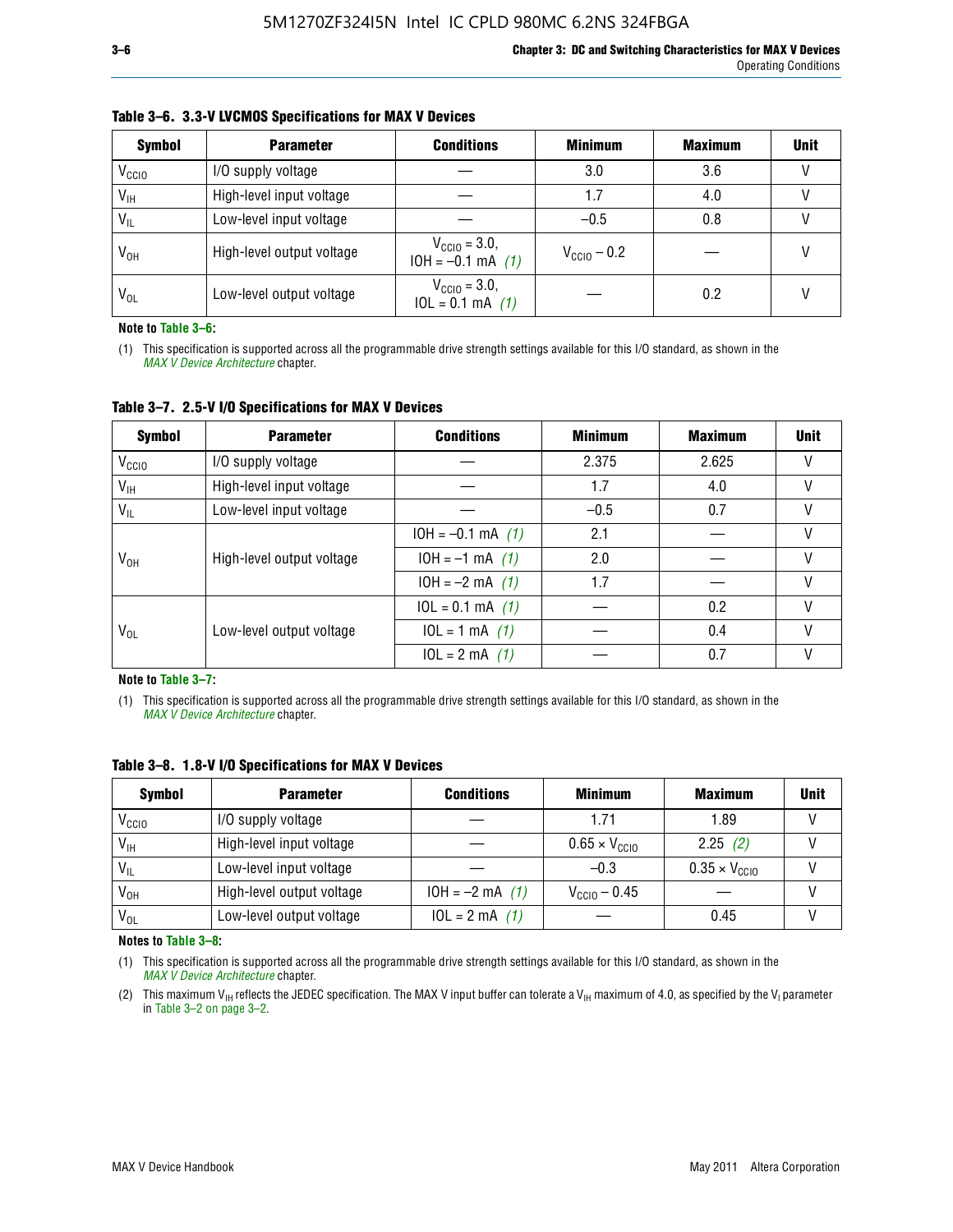#### **Table 3–9. 1.5-V I/O Specifications for MAX V Devices**

| <b>Symbol</b>     | <b>Parameter</b>          | <b>Conditions</b> | <b>Minimum</b>                | <b>Maximum</b>                | <b>Unit</b> |
|-------------------|---------------------------|-------------------|-------------------------------|-------------------------------|-------------|
| V <sub>CCIO</sub> | I/O supply voltage        |                   | 1.425                         | 1.575                         |             |
| $V_{IH}$          | High-level input voltage  |                   | $0.65 \times V_{\text{CC10}}$ | $V_{CGI0} + 0.3$ (2)          |             |
| $V_{IL}$          | Low-level input voltage   |                   | $-0.3$                        | $0.35 \times V_{\text{CC10}}$ |             |
| V <sub>OH</sub>   | High-level output voltage | $10H = -2 mA$ (1) | $0.75 \times V_{\text{CGI}0}$ |                               |             |
| $V_{OL}$          | Low-level output voltage  | $10L = 2 mA$ (1)  |                               | $0.25 \times V_{\text{CGI0}}$ |             |

**Notes to Table 3–9:**

(1) This specification is supported across all the programmable drive strength settings available for this I/O standard, as shown in the *[MAX V Device Architecture](http://www.altera.com/literature/hb/max-v/mv51002.pdf)* chapter.

(2) This maximum V<sub>IH</sub> reflects the JEDEC specification. The MAX V input buffer can tolerate a V<sub>IH</sub> maximum of 4.0, as specified by the V<sub>I</sub> parameter in Table 3–2 on page 3–2.

**Table 3–10. 1.2-V I/O Specifications for MAX V Devices**

| <b>Symbol</b>     | <b>Parameter</b>          | <b>Conditions</b> | <b>Minimum</b>               | <b>Maximum</b>                | <b>Unit</b> |
|-------------------|---------------------------|-------------------|------------------------------|-------------------------------|-------------|
| V <sub>CCIO</sub> | I/O supply voltage        |                   | 1.14                         | 1.26                          |             |
| $V_{IH}$          | High-level input voltage  |                   | $0.8 \times V_{\text{CCIO}}$ | $V_{\text{CC10}} + 0.3$       |             |
| $V_{IL}$          | Low-level input voltage   |                   | $-0.3$                       | $0.25 \times V_{\text{CCIO}}$ |             |
| V <sub>OH</sub>   | High-level output voltage | $10H = -2 mA$ (1) | $0.75 \times V_{\text{CCI}}$ |                               |             |
| $V_{OL}$          | Low-level output voltage  | $10L = 2 mA$ (1)  |                              | $0.25 \times V_{\text{CGI0}}$ |             |

#### **Note to Table 3–10:**

(1) This specification is supported across all the programmable drive strength settings available for this I/O standard, as shown in the *[MAX V Device Architecture](http://www.altera.com/literature/hb/max-v/mv51002.pdf)* chapter.

| Table 3–11. 3.3-V PCI Specifications for MAX V Devices (Note 1) |  |  |
|-----------------------------------------------------------------|--|--|
|-----------------------------------------------------------------|--|--|

| <b>Symbol</b>     | <b>Parameter</b>          | <b>Conditions</b>  | <b>Minimum</b>               | <b>Typical</b> | <b>Maximum</b>               | <b>Unit</b> |
|-------------------|---------------------------|--------------------|------------------------------|----------------|------------------------------|-------------|
| V <sub>CCIO</sub> | I/O supply voltage        |                    | 3.0                          | 3.3            | 3.6                          |             |
| $V_{\text{IH}}$   | High-level input voltage  |                    | $0.5 \times V_{\text{CCIO}}$ |                | $V_{\text{CC10}} + 0.5$      |             |
| $V_{IL}$          | Low-level input voltage   |                    | $-0.5$                       |                | $0.3 \times V_{\text{CC10}}$ |             |
| $V_{OH}$          | High-level output voltage | $10H = -500 \mu A$ | $0.9 \times V_{\text{CC10}}$ |                |                              |             |
| $V_{OL}$          | Low-level output voltage  | $10L = 1.5 mA$     |                              |                | $0.1 \times V_{\text{CC10}}$ |             |

**Note to Table 3–11:**

(1) 3.3-V PCI I/O standard is only supported in Bank 3 of the 5M1270Z and 5M2210Z devices.

#### **Table 3–12. LVDS Specifications for MAX V Devices** *(Note 1)*

| <b>Symbol</b> | <b>Parameter</b>                  | <b>Conditions</b> | <b>Minimum</b> | <b>Typical</b> | <b>Maximum</b> | Unit |
|---------------|-----------------------------------|-------------------|----------------|----------------|----------------|------|
| Vccio         | I/O supply voltage                |                   | 2.375          | 2.5            | 2.625          |      |
| $V_{OD}$      | Differential output voltage swing |                   | 247            |                | 600            | mV   |
| $V_{OS}$      | Output offset voltage             |                   | 1.125          | 1.25           | 1.375          |      |

**Note to Table 3–12:**

(1) Supports emulated LVDS output using a three-resistor network (LVDS\_E\_3R).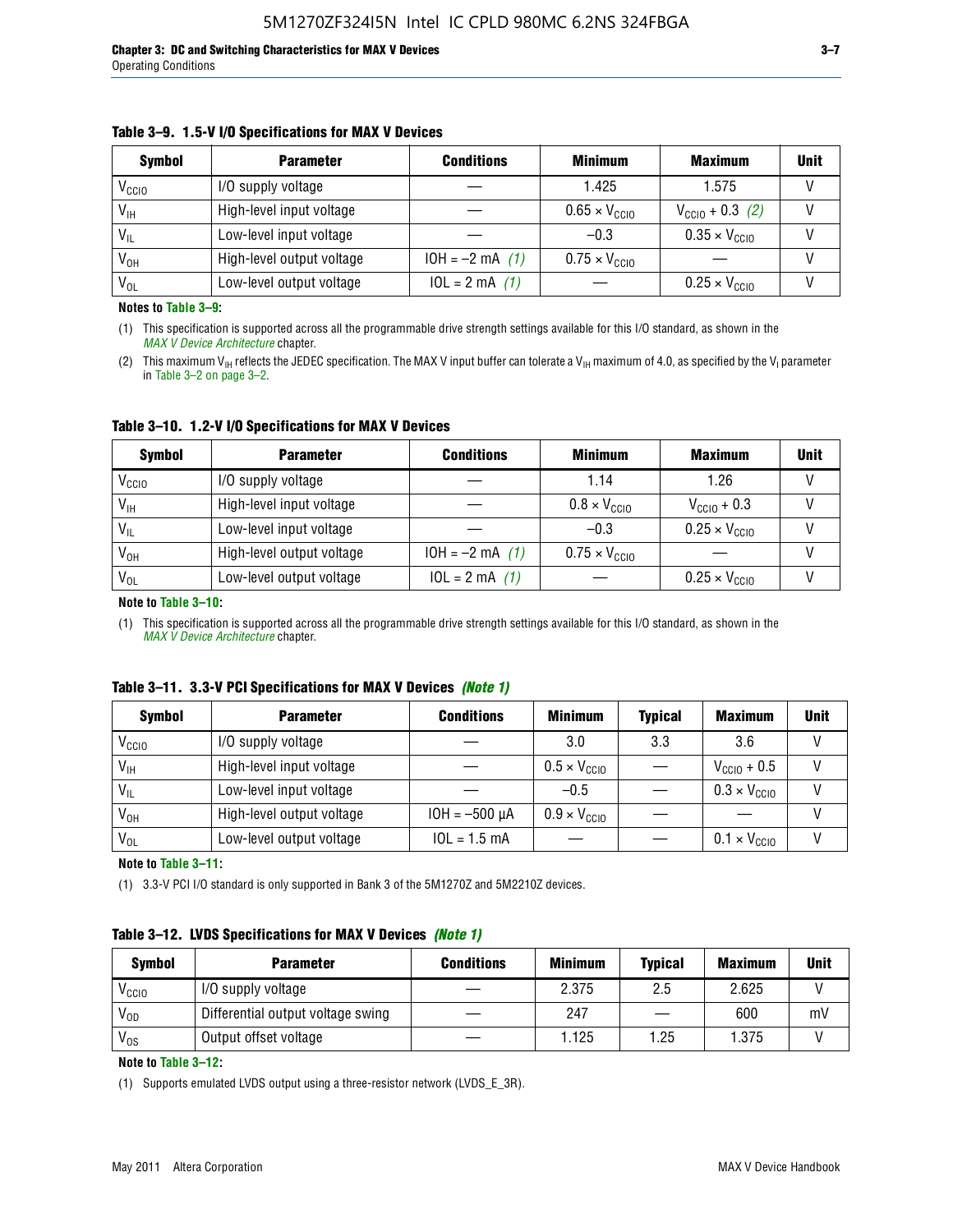| <b>Symbol</b>     | <b>Parameter</b>                  | <b>Conditions</b> | <b>Minimum</b> | <b>Typical</b> | <b>Maximum</b> | Unit |
|-------------------|-----------------------------------|-------------------|----------------|----------------|----------------|------|
| V <sub>CCIO</sub> | I/O supply voltage                |                   | 2.375          | 2.5            | 2.625          |      |
| $V_{OD}$          | Differential output voltage swing |                   | 247            |                | 600            | mV   |
| V <sub>os</sub>   | Output offset voltage             |                   | 1.125          | 1.25           | 1.375          |      |

#### **Table 3–13. RSDS Specifications for MAX V Devices** *(Note 1)*

**Note to Table 3–13:**

(1) Supports emulated RSDS output using a three-resistor network (RSDS\_E\_3R).

### **Bus Hold Specifications**

Table 3–14 lists the bus hold specifications for the MAX V device family.

**Table 3–14. Bus Hold Specifications for MAX V Devices**

|                            |                               | V <sub>ccio</sub> Level |            |       |            |            |            |       |            |            |            |             |
|----------------------------|-------------------------------|-------------------------|------------|-------|------------|------------|------------|-------|------------|------------|------------|-------------|
| <b>Parameter</b>           | <b>Conditions</b>             |                         | 1.2V       |       | 1.5V       |            | 1.8V       | 2.5V  |            | 3.3V       |            | <b>Unit</b> |
|                            |                               | Min                     | <b>Max</b> | Min   | <b>Max</b> | <b>Min</b> | <b>Max</b> | Min   | <b>Max</b> | <b>Min</b> | <b>Max</b> |             |
| Low sustaining<br>current  | $V_{IN}$ > $V_{IL}$ (maximum) | 10                      |            | 20    |            | 30         |            | 50    |            | 70         |            | μA          |
| High sustaining<br>current | $V_{IN}$ < $V_{IH}$ (minimum) | $-10$                   |            | $-20$ |            | $-30$      |            | $-50$ |            | $-70$      |            | μA          |
| Low overdrive<br>current   | $0 V < V_{IN} < V_{CC10}$     |                         | 130        |       | 160        |            | 200        |       | 300        |            | 500        | μA          |
| High overdrive<br>current  | $0 V < V_{IN} < V_{CC10}$     |                         | $-130$     |       | $-160$     |            | $-200$     |       | $-300$     |            | $-500$     | μA          |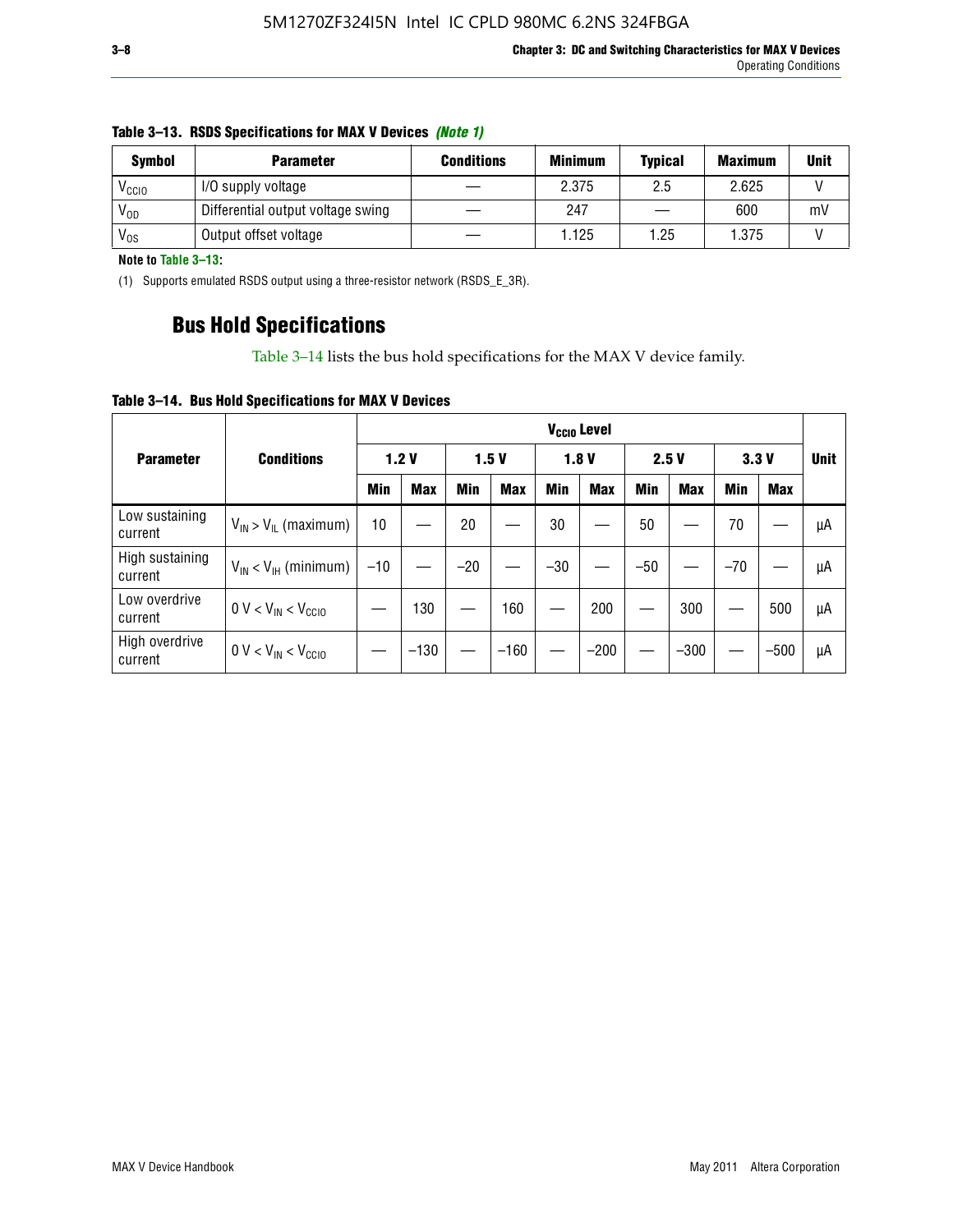**Chapter 3: DC and Switching Characteristics for MAX V Devices 3–9** Operating Conditions

### **Power-Up Timing**

Table 3–15 lists the power-up timing characteristics for the MAX V device family.

| <b>Symbol</b>           | <b>Parameter</b>             | <b>Device</b>             | <b>Temperature Range</b>  | Min | <b>Typ</b> | <b>Max</b> | <b>Unit</b> |
|-------------------------|------------------------------|---------------------------|---------------------------|-----|------------|------------|-------------|
|                         |                              | 5M40Z                     | Commercial and industrial | —   |            | 200        | μs          |
|                         |                              |                           | Extended                  |     |            | 300        | μs          |
|                         |                              | 5M80Z                     | Commercial and industrial |     |            | 200        | μs          |
|                         |                              |                           | Extended                  |     |            | 300        | μs          |
|                         |                              | 5M160Z                    | Commercial and industrial |     |            | 200        | μs          |
| The amount of time from |                              |                           | Extended                  |     |            | 300        | μs          |
|                         | 5M240Z (2)                   | Commercial and industrial |                           |     | 200        | μs         |             |
|                         |                              |                           | Extended                  |     |            | 300        | μs          |
|                         | when minimum $V_{C CINT}$ is | 5M240Z (3)                | Commercial and industrial |     |            | 300        | μs          |
| t <sub>config</sub>     | reached until the device     |                           | Extended                  |     |            | 400        | μs          |
|                         | enters user mode $(1)$       | 5M570Z                    | Commercial and industrial |     |            | 300        | <b>US</b>   |
|                         |                              |                           | Extended                  |     |            | 400        | μs          |
|                         |                              | 5M1270Z (4)               | Commercial and industrial |     |            | 300        | μs          |
|                         |                              |                           | Extended                  |     |            | 400        | μs          |
|                         |                              | 5M1270Z (5)               | Commercial and industrial |     |            | 450        | μs          |
|                         |                              |                           | Extended                  |     |            | 500        | μs          |
|                         |                              | 5M2210Z                   | Commercial and industrial |     |            | 450        | μs          |
|                         |                              |                           | Extended                  |     |            | 500        | μs          |

**Notes to Table 3–15:**

(1) For more information about power-on reset (POR) trigger voltage, refer to the *[Hot Socketing and Power-On Reset in MAX V Devices](http://www.altera.com/literature/hb/max-v/mv51004.pdf)* chapter.

(2) Not applicable to the T144 package of the 5M240Z device.

(3) Only applicable to the T144 package of the 5M240Z device.

(4) Not applicable to the F324 package of the 5M1270Z device.

(5) Only applicable to the F324 package of the 5M1270Z device.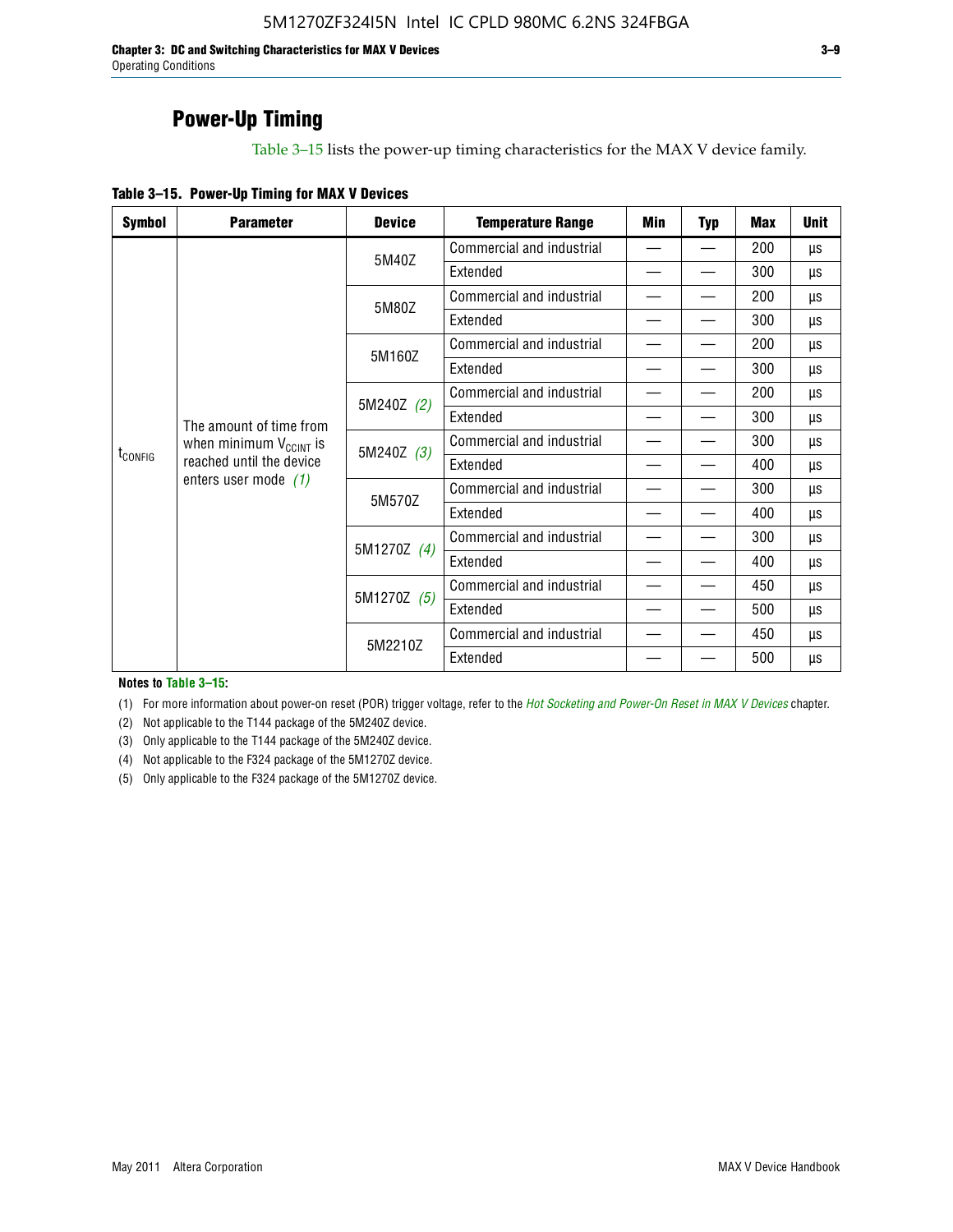### **Power Consumption**

You can use the Altera® PowerPlay Early Power Estimator and PowerPlay Power Analyzer to estimate the device power.

**For more information about these power analysis tools, refer to the** *PowerPlay Early**[Power Estimator for Altera CPLDs User Guide](http://www.altera.com/literature/ug/ug_epe_cpld.pdf)* and the *[PowerPlay Power Analysis](http://www.altera.com/literature/hb/qts/qts_qii53013.pdf)* chapter in volume 3 of the *Quartus II Handbook.*

# **Timing Model and Specifications**

MAX V devices timing can be analyzed with the Altera Quartus<sup>®</sup> II software, a variety of industry-standard EDA simulators and timing analyzers, or with the timing model shown in Figure 3–2.

MAX V devices have predictable internal delays that allow you to determine the worst-case timing of any design. The software provides timing simulation, point-to-point delay prediction, and detailed timing analysis for device-wide performance evaluation.



**Figure 3–2. Timing Model for MAX V Devices**

You can derive the timing characteristics of any signal path from the timing model and parameters of a particular device. You can calculate external timing parameters, which represent pin-to-pin timing delays, as the sum of the internal parameters.

**For more information, refer to** *[AN629: Understanding Timing in Altera CPLDs](http://www.altera.com/literature/an/an629.pdf)***.**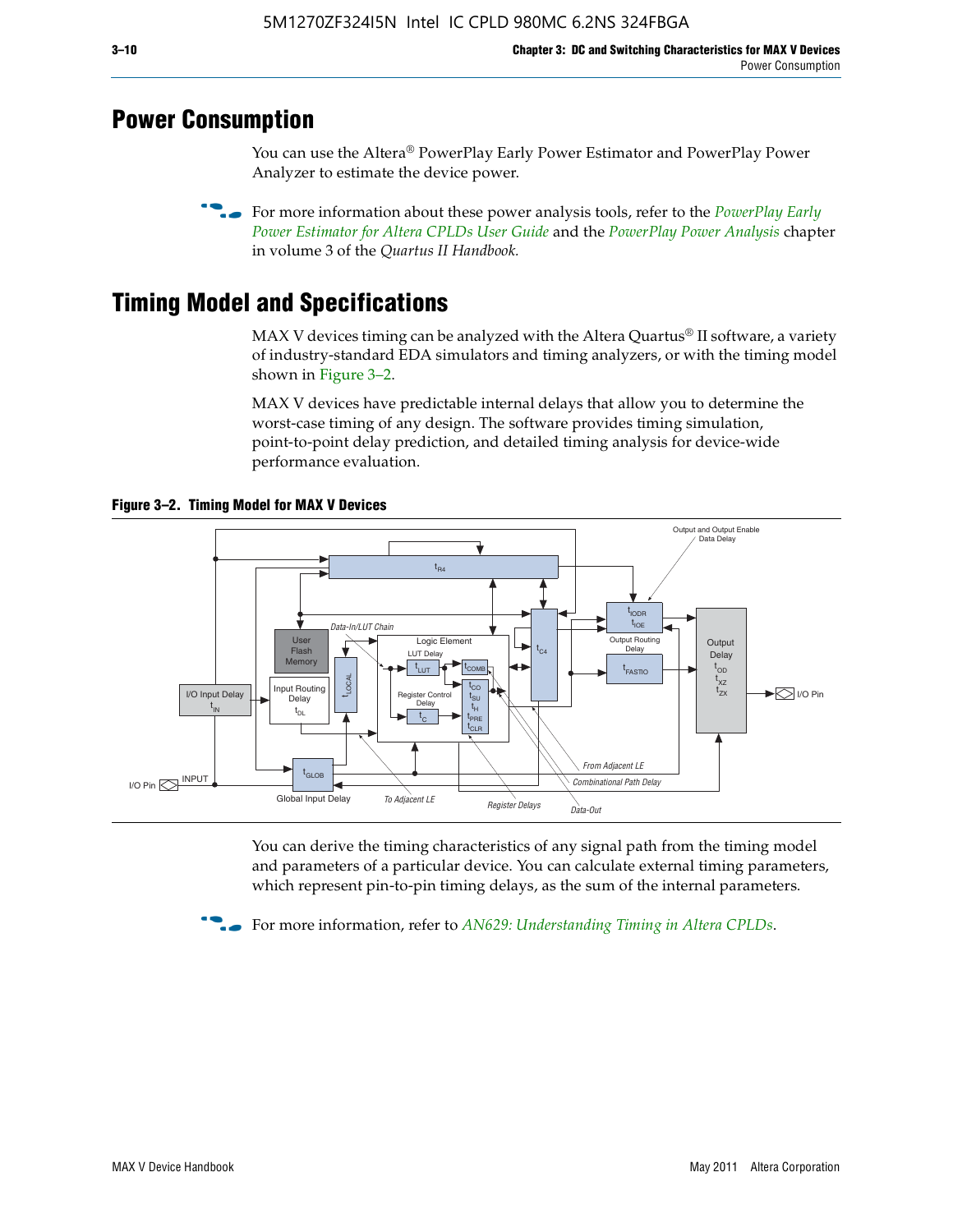### **Preliminary and Final Timing**

This section describes the performance, internal, external, and UFM timing specifications. All specifications are representative of the worst-case supply voltage and junction temperature conditions.

Timing models can have either preliminary or final status. The Quartus II software issues an informational message during the design compilation if the timing models are preliminary. Table 3–16 lists the status of the MAX V device timing models.

Preliminary status means the timing model is subject to change. Initially, timing numbers are created using simulation results, process data, and other known parameters. These tests are used to make the preliminary numbers as close to the actual timing parameters as possible.

Final timing numbers are based on actual device operation and testing. These numbers reflect the actual performance of the device under the worst-case voltage and junction temperature conditions.

| <b>Device</b> | <b>Final</b> |
|---------------|--------------|
| 5M40Z         |              |
| 5M80Z         |              |
| 5M160Z        |              |
| 5M240Z        |              |
| 5M570Z        |              |
| 5M1270Z       |              |
| 5M2210Z       |              |

**Table 3–16. Timing Model Status for MAX V Devices**

### **Performance**

Table 3–17 lists the MAX V device performance for some common designs. All performance values were obtained with the Quartus II software compilation of megafunctions.

**Table 3–17. Device Performance for MAX V Devices (Part 1 of 2)**

|                                | <b>Design Size and</b><br><b>Function</b>  |      |                       |                             | <b>Performance</b> |                                      |                 |             |            |  |  |
|--------------------------------|--------------------------------------------|------|-----------------------|-----------------------------|--------------------|--------------------------------------|-----------------|-------------|------------|--|--|
| <b>Resource</b><br><b>Used</b> |                                            |      | <b>Resources Used</b> |                             |                    | 5M40Z/5M80Z/5M160Z/<br>5M240Z/5M570Z | 5M1270Z/5M2210Z | <b>Unit</b> |            |  |  |
|                                |                                            | Mode | <b>LEs</b>            | <b>UFM</b><br><b>Blocks</b> | C4                 | C5, I5                               | C4              | C5, I5      |            |  |  |
|                                | 16-bit counter $(1)$                       |      | 16                    | 0                           | 184.1              | 118.3                                | 247.5           | 201.1       | <b>MHz</b> |  |  |
|                                | 64-bit counter $(1)$                       |      | 64                    | 0                           | 83.2               | 80.5                                 | 154.8           | 125.8       | <b>MHz</b> |  |  |
|                                | 16-to-1 multiplexer                        |      | 11                    | 0                           | 17.4               | 20.4                                 | 8.0             | 9.3         | ns         |  |  |
| LE                             | 32-to-1 multiplexer                        |      | 24                    | 0                           | 12.5               | 25.3                                 | 9.0             | 11.4        | ns         |  |  |
|                                | 16-bit XOR function                        |      | 5                     | 0                           | 9.0                | 16.1                                 | 6.6             | 8.2         | ns         |  |  |
|                                | 16-bit decoder with<br>single address line |      | 5                     | 0                           | 9.2                | 16.1                                 | 6.6             | 8.2         | ns         |  |  |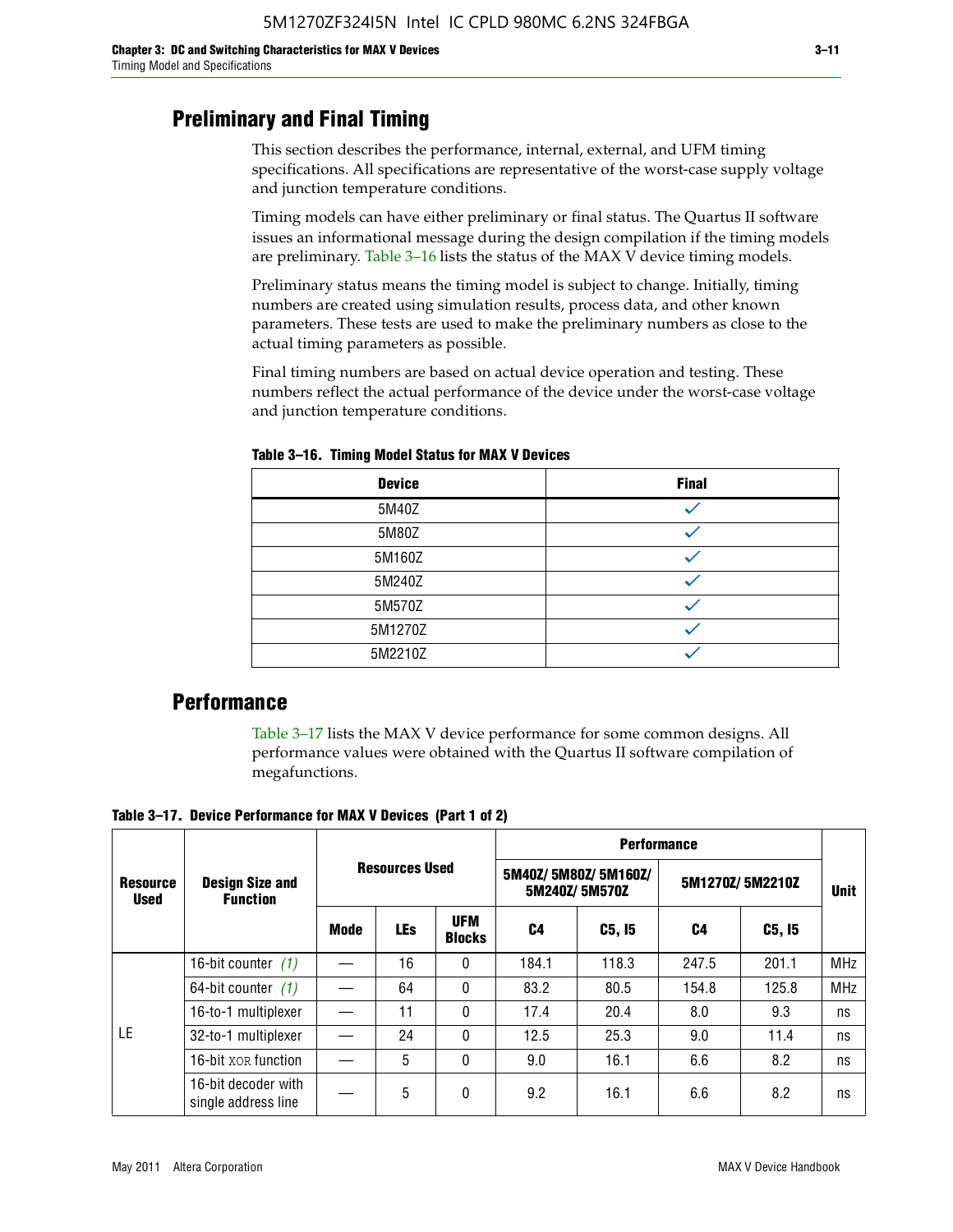| <b>Resource</b><br><b>Used</b> |                                           |                       |            |                             | <b>Performance</b> |                                      |                 |             |            |  |  |
|--------------------------------|-------------------------------------------|-----------------------|------------|-----------------------------|--------------------|--------------------------------------|-----------------|-------------|------------|--|--|
|                                | <b>Design Size and</b><br><b>Function</b> | <b>Resources Used</b> |            |                             |                    | 5M40Z/5M80Z/5M160Z/<br>5M240Z/5M570Z | 5M1270Z/5M2210Z | <b>Unit</b> |            |  |  |
|                                |                                           | Mode                  | <b>LEs</b> | <b>UFM</b><br><b>Blocks</b> | C4                 | C5, I5                               | C4              | C5, I5      |            |  |  |
|                                | $512 \times 16$                           | None                  | 3          |                             | 10.0               | 10.0                                 | 10.0            | 10.0        | <b>MHz</b> |  |  |
|                                | $512 \times 16$                           | <b>SPI</b><br>(2)     | 37         |                             | 9.7                | 9.7                                  | 8.0             | 8.0         | <b>MHz</b> |  |  |
| <b>UFM</b>                     | $512 \times 8$                            | Parallel<br>(3)       | 73         |                             | (4)                | (4)                                  | (4)             | (4)         | <b>MHz</b> |  |  |
|                                | $512 \times 16$                           | $l^2C$<br>(3)         | 142        |                             | (5)<br>100         | 100 $(5)$                            | 100<br>(5)      | 100 $(5)$   | kHz        |  |  |

### **Table 3–17. Device Performance for MAX V Devices (Part 2 of 2)**

**Notes to Table 3–17:**

(1) This design is a binary loadable up counter.

(2) This design is configured for read-only operation in Extended mode. Read and write ability increases the number of logic elements (LEs) used.

(3) This design is configured for read-only operation. Read and write ability increases the number of LEs used.

(4) This design is asynchronous.

(5) The I2C megafunction is verified in hardware up to 100-kHz serial clock line rate.

### **Internal Timing Parameters**

Internal timing parameters are specified on a speed grade basis independent of device density. Table 3–18 through Table 3–25 on page 3–19 list the MAX V device internal timing microparameters for LEs, input/output elements (IOEs), UFM blocks, and MultiTrack interconnects.

For more information about each internal timing microparameters symbol, refer to *[AN629: Understanding Timing in Altera CPLDs](http://www.altera.com/literature/an/an629.pdf)*.

|                   |                                               | 5M40Z/ 5M80Z/ 5M160Z/<br>5M240Z/5M570Z |            |              |            | 5M1270Z/5M2210Z |            |              |            |             |
|-------------------|-----------------------------------------------|----------------------------------------|------------|--------------|------------|-----------------|------------|--------------|------------|-------------|
| <b>Symbol</b>     | <b>Parameter</b>                              |                                        | C4         |              | C5, I5     |                 | C4         | C5, I5       |            | <b>Unit</b> |
|                   |                                               | Min                                    | <b>Max</b> | Min          | <b>Max</b> | Min             | <b>Max</b> | Min          | <b>Max</b> |             |
| $t_{LUT}$         | LE combinational look-up<br>table (LUT) delay |                                        | 1,215      |              | 2,247      |                 | 742        |              | 914        | ps          |
| t <sub>comb</sub> | Combinational path delay                      |                                        | 243        |              | 309        |                 | 192        |              | 236        | ps          |
| $t_{CLR}$         | LE register clear delay                       | 401                                    |            | 545          |            | 309             |            | 381          |            | ps          |
| t <sub>PRE</sub>  | LE register preset delay                      | 401                                    |            | 545          |            | 309             |            | 381          |            | ps          |
| $t_{\text{SU}}$   | LE register setup time<br>before clock        | 260                                    |            | 321          |            | 271             |            | 333          |            | ps          |
| $t_{H}$           | LE register hold time<br>after clock          | 0                                      |            | $\mathbf{0}$ |            | 0               |            | $\mathbf{0}$ |            | ps          |
| $t_{\rm CO}$      | LE register<br>clock-to-output delay          |                                        | 380        |              | 494        |                 | 305        |              | 376        | ps          |

**Table 3–18. LE Internal Timing Microparameters for MAX V Devices (Part 1 of 2)**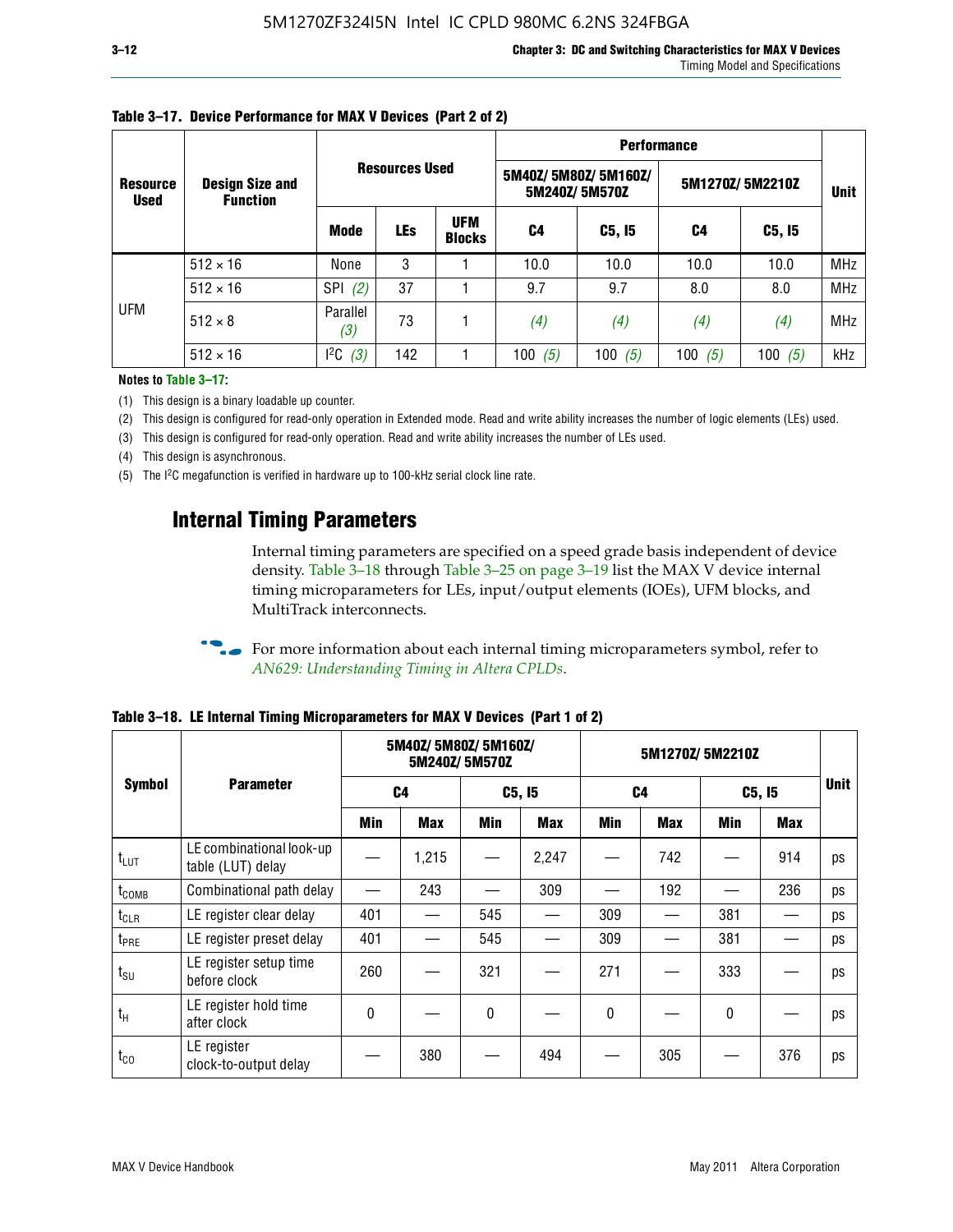**Chapter 3: DC and Switching Characteristics for MAX V Devices 3–13** Timing Model and Specifications

| <b>Symbol</b>      | <b>Parameter</b>                  | 5M40Z/ 5M80Z/ 5M160Z/<br>5M240Z/5M570Z |            |            |            | 5M1270Z/5M2210Z |            |            |            |             |
|--------------------|-----------------------------------|----------------------------------------|------------|------------|------------|-----------------|------------|------------|------------|-------------|
|                    |                                   | C4                                     |            | C5, I5     |            | C4              |            | C5, I5     |            | <b>Unit</b> |
|                    |                                   | <b>Min</b>                             | <b>Max</b> | <b>Min</b> | <b>Max</b> | <b>Min</b>      | <b>Max</b> | <b>Min</b> | <b>Max</b> |             |
| t <sub>CLKHL</sub> | Minimum clock high or<br>low time | 253                                    |            | 339        |            | 216             |            | 266        |            | ps          |
| $t_c$              | Register control delay            |                                        | .356,      |            | 1,741      |                 | 1.114      |            | 1,372      | ps          |

#### **Table 3–18. LE Internal Timing Microparameters for MAX V Devices (Part 2 of 2)**

#### **Table 3–19. IOE Internal Timing Microparameters for MAX V Devices**

|                     | <b>Parameter</b>                                               |                | 5M40Z/ 5M80Z/ 5M160Z/ | 5M240Z/5M570Z |            | 5M1270Z/5M2210Z |            |            |            |             |
|---------------------|----------------------------------------------------------------|----------------|-----------------------|---------------|------------|-----------------|------------|------------|------------|-------------|
| <b>Symbol</b>       |                                                                | C <sub>4</sub> |                       | C5, I5        |            | C <sub>4</sub>  |            | C5, I5     |            | <b>Unit</b> |
|                     |                                                                | <b>Min</b>     | <b>Max</b>            | <b>Min</b>    | <b>Max</b> | <b>Min</b>      | <b>Max</b> | <b>Min</b> | <b>Max</b> |             |
| t <sub>FASTIO</sub> | Data output delay from<br>adjacent LE to I/O block             |                | 170                   |               | 428        |                 | 207        |            | 254        | ps          |
| $t_{IN}$            | I/O input pad and buffer<br>delay                              |                | 907                   |               | 986        |                 | 920        |            | 1,132      | ps          |
| $t_{GLOB}$ (1)      | I/O input pad and buffer<br>delay used as global<br>signal pin |                | 2,261                 |               | 3,322      |                 | 1,974      |            | 2,430      | ps          |
| $t_{\text{IOE}}$    | Internally generated<br>output enable delay                    |                | 530                   |               | 1,410      |                 | 374        |            | 460        | ps          |
| $t_{DL}$            | Input routing delay                                            |                | 318                   |               | 509        |                 | 291        |            | 358        | ps          |
| $t_{OD}$ (2)        | Output delay buffer and<br>pad delay                           |                | 1,319                 |               | 1,543      |                 | 1,383      |            | 1,702      | ps          |
| $t_{XZ}$ (3)        | Output buffer disable<br>delay                                 |                | 1,045                 |               | 1,276      |                 | 982        |            | 1,209      | ps          |
| $t_{ZX}$ (4)        | Output buffer enable<br>delay                                  |                | 1,160                 |               | 1,353      |                 | 1,303      |            | 1,604      | ps          |

#### **Notes to Table 3–19:**

(1) Delay numbers for t<sub>GLOB</sub> differ for each device density and speed grade. The delay numbers for t<sub>GLOB</sub>, shown in Table 3–19, are based on a 5M240Z device target.

(2) For more information about delay adders associated with different I/O standards, drive strengths, and slew rates, refer to Table 3–34 on page 3–24 and Table 3–35 on page 3–25.

(3) For more information about  $t_{XZ}$  delay adders associated with different I/O standards, drive strengths, and slew rates, refer to Table 3-22 on page 3–15 and Table 3–23 on page 3–15.

(4) For more information about t<sub>zx</sub> delay adders associated with different I/O standards, drive strengths, and slew rates, refer to Table 3–20 on<br>page 3–14 and Table 3–21 on page 3–14.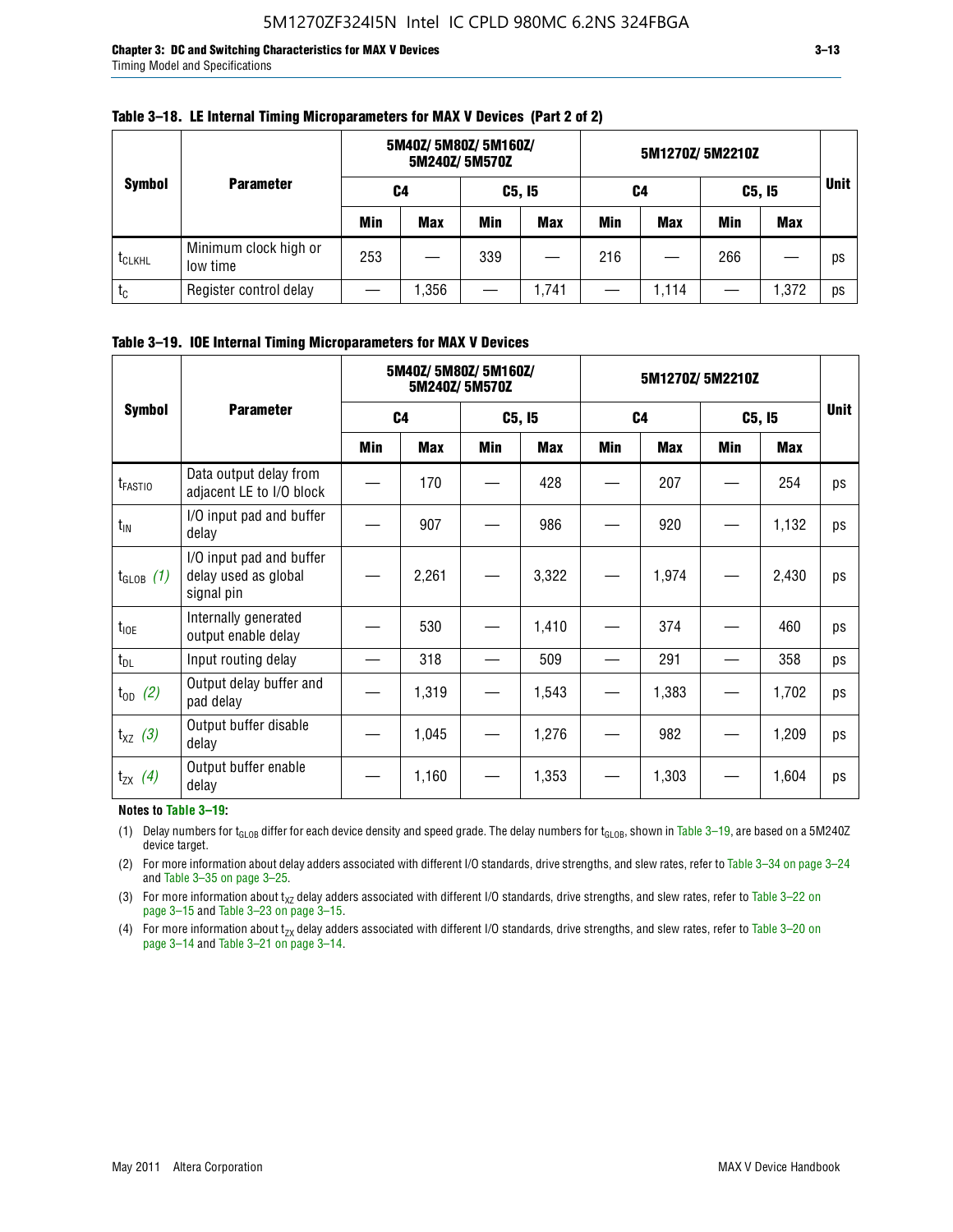Table 3–20 through Table 3–23 list the adder delays for  $t_{ZX}$  and  $t_{XZ}$  microparameters when using an I/O standard other than 3.3-V LVTTL with 16 mA drive strength.

|  |  |  | Table 3–20. $t_{zx}$ IOE Microparameter Adders for Fast Slew Rate for MAX V Devices |
|--|--|--|-------------------------------------------------------------------------------------|
|--|--|--|-------------------------------------------------------------------------------------|

|                 |                  |                | 5M40Z/5M80Z/5M160Z/ | 5M240Z/5M570Z |            |                | 5M1270Z/5M2210Z |        |              |             |
|-----------------|------------------|----------------|---------------------|---------------|------------|----------------|-----------------|--------|--------------|-------------|
| <b>Standard</b> |                  | C <sub>4</sub> |                     | C5, I5        |            | C <sub>4</sub> |                 | C5, I5 |              | <b>Unit</b> |
|                 |                  | Min            | <b>Max</b>          | Min           | <b>Max</b> | Min            | <b>Max</b>      | Min    | <b>Max</b>   |             |
| 3.3-V LVTTL     | 16 mA            |                | 0                   |               | 0          |                | $\mathbf{0}$    |        | 0            | ps          |
|                 | 8 mA             |                | 72                  |               | 74         |                | 101             |        | 125          | ps          |
| 3.3-V LVCMOS    | 8 mA             |                | $\mathbf{0}$        |               | 0          |                | $\mathbf{0}$    |        | $\mathbf{0}$ | ps          |
|                 | 4 mA             |                | 72                  |               | 74         |                | 101             |        | 125          | ps          |
| 2.5-V LVTTL /   | 14 mA            |                | 126                 |               | 127        |                | 155             |        | 191          | ps          |
| <b>LVCMOS</b>   | 7 mA             |                | 196                 |               | 197        |                | 545             |        | 671          | ps          |
| 1.8-V LVTTL /   | 6 mA             |                | 608                 |               | 610        |                | 721             |        | 888          | ps          |
| <b>LVCMOS</b>   | 3 mA             |                | 681                 |               | 685        |                | 2012            |        | 2477         | ps          |
| 1.5-V LVCMOS    | 4 mA             |                | 1162                |               | 1157       |                | 1590            |        | 1957         | ps          |
|                 | 2 mA             |                | 1245                |               | 1244       |                | 3269            |        | 4024         | ps          |
| 1.2-V LVCMOS    | 3 <sub>m</sub> A |                | 1889                |               | 1856       |                | 2860            |        | 3520         | ps          |
| 3.3-V PCI       | 20 mA            |                | 72                  |               | 74         |                | $-18$           |        | $-22$        | ps          |
| <b>LVDS</b>     |                  |                | 126                 |               | 127        |                | 155             |        | 191          | ps          |
| <b>RSDS</b>     |                  |                | 126                 |               | 127        |                | 155             |        | 191          | ps          |

| Table 3–21. $t_{zx}$ IOE Microparameter Adders for Slow Slew Rate for MAX V Devices |  |  |  |
|-------------------------------------------------------------------------------------|--|--|--|
|-------------------------------------------------------------------------------------|--|--|--|

|                 | 5M40Z/5M80Z/5M160Z/<br>5M240Z/5M570Z |                |            |                                 |        |                               |            |        |        |             |
|-----------------|--------------------------------------|----------------|------------|---------------------------------|--------|-------------------------------|------------|--------|--------|-------------|
| <b>Standard</b> |                                      | C <sub>4</sub> |            | C5, I5                          |        | C <sub>4</sub>                |            | C5, I5 |        | <b>Unit</b> |
|                 |                                      | Min            | <b>Max</b> | Min                             | Max    | <b>Min</b>                    | <b>Max</b> | Min    | Max    |             |
| 3.3-V LVTTL     | 16 mA                                |                | 5,951      |                                 | 6,063  |                               | 6,012      |        | 5,743  | ps          |
|                 | 8 mA                                 |                | 6,534      | $\hspace{0.1mm}-\hspace{0.1mm}$ | 6,662  | —                             | 8,785      |        | 8,516  | ps          |
| 3.3-V LVCMOS    | 8 mA                                 |                | 5,951      |                                 | 6,063  |                               | 6,012      |        | 5,743  | ps          |
|                 | 4 mA                                 |                | 6,534      |                                 | 6,662  |                               | 8,785      |        | 8,516  | ps          |
| 2.5-V LVTTL /   | $14 \text{ mA}$                      |                | 9,110      |                                 | 9,237  |                               | 10,072     |        | 9,803  | ps          |
| <b>LVCMOS</b>   | 7 mA                                 |                | 9,830      | —                               | 9,977  | —                             | 12,945     |        | 12,676 | ps          |
| 1.8-V LVTTL /   | 6 mA                                 |                | 21,800     |                                 | 21,787 |                               | 21,185     |        | 20,916 | ps          |
| <b>LVCMOS</b>   | 3 mA                                 |                | 23,020     | $\hspace{0.05cm}$               | 23,037 | $\overbrace{\phantom{12333}}$ | 24,597     |        | 24,328 | ps          |
| 1.5-V LVCMOS    | 4 mA                                 |                | 39,120     |                                 | 39,067 |                               | 34,517     |        | 34,248 | ps          |
|                 | 2 mA                                 |                | 40,670     |                                 | 40,617 |                               | 39,717     |        | 39,448 | ps          |
| 1.2-V LVCMOS    | 3 <sub>m</sub> A                     |                | 69,505     |                                 | 70,461 |                               | 55,800     |        | 55,531 | ps          |
| 3.3-V PCI       | 20 mA                                |                | 6,534      |                                 | 6,662  |                               | 35         |        | 44     | ps          |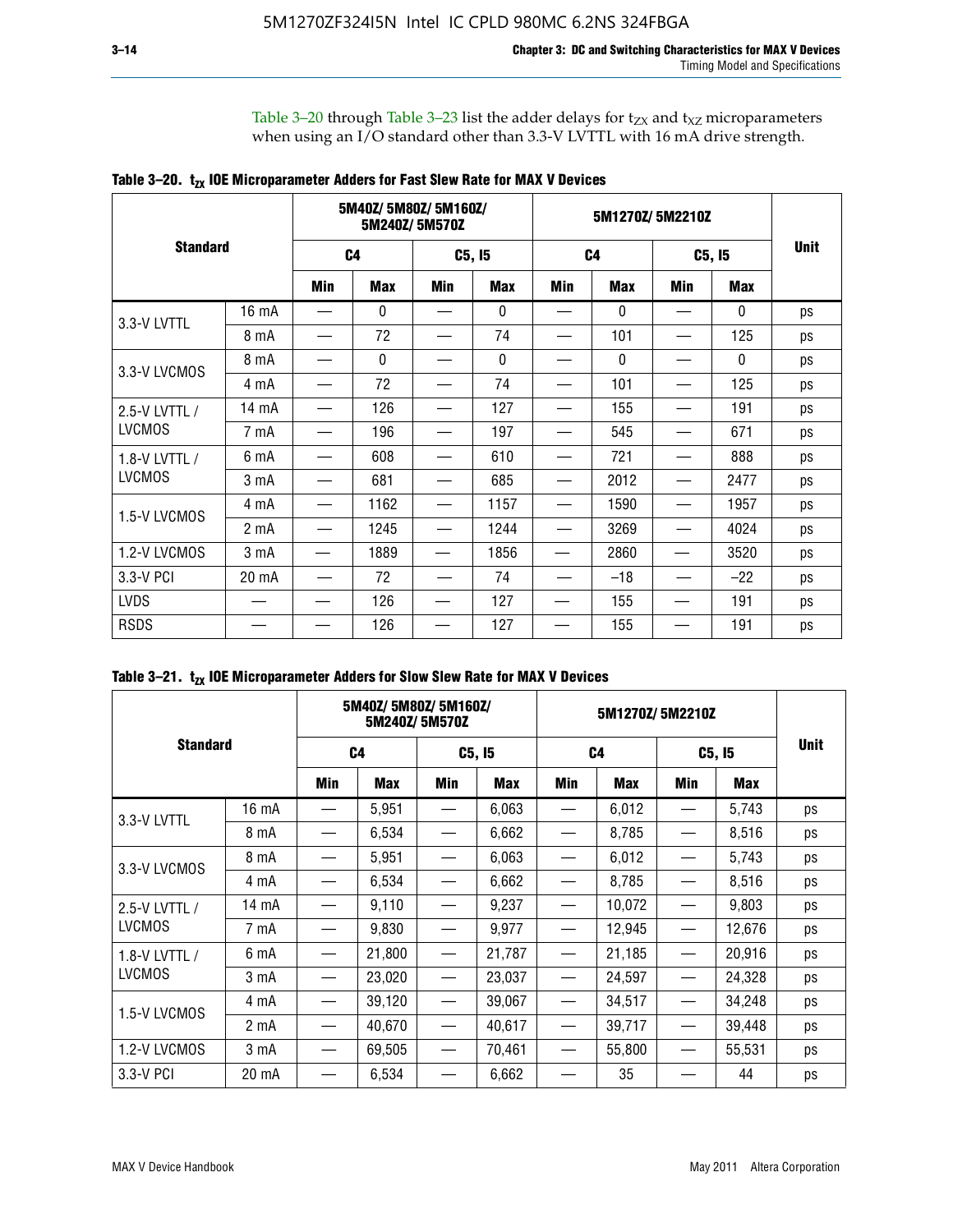**Chapter 3: DC and Switching Characteristics for MAX V Devices 3–15** Timing Model and Specifications

|                 |                  |                | 5M40Z/5M80Z/5M160Z/ | 5M240Z/5M570Z |              |                | 5M1270Z/5M2210Z |        |              |             |
|-----------------|------------------|----------------|---------------------|---------------|--------------|----------------|-----------------|--------|--------------|-------------|
| <b>Standard</b> |                  | C <sub>4</sub> |                     | C5, I5        |              | C <sub>4</sub> |                 | C5, I5 |              | <b>Unit</b> |
|                 |                  | <b>Min</b>     | <b>Max</b>          | Min           | <b>Max</b>   | <b>Min</b>     | <b>Max</b>      | Min    | <b>Max</b>   |             |
| 3.3-V LVTTL     | 16 mA            |                | $\mathbf{0}$        |               | $\mathbf{0}$ |                | $\mathbf{0}$    |        | 0            | ps          |
|                 | 8 mA             |                | $-69$               |               | $-69$        |                | $-74$           |        | $-91$        | ps          |
| 3.3-V LVCMOS    | 8 mA             |                | $\mathbf{0}$        |               | 0            |                | $\mathbf{0}$    |        | $\mathbf{0}$ | ps          |
|                 | 4 mA             |                | $-69$               |               | $-69$        |                | $-74$           |        | $-91$        | ps          |
| 2.5-V LVTTL /   | 14 mA            |                | $-7$                |               | $-10$        |                | $-46$           |        | $-56$        | ps          |
| <b>LVCMOS</b>   | 7 mA             |                | $-66$               |               | $-69$        |                | $-82$           |        | $-101$       | ps          |
| 1.8-V LVTTL /   | 6 mA             |                | 45                  |               | 37           |                | $-7$            |        | $-8$         | ps          |
| <b>LVCMOS</b>   | 3 mA             |                | 34                  |               | 25           |                | 119             |        | 147          | ps          |
| 1.5-V LVCMOS    | 4 mA             |                | 166                 |               | 155          |                | 339             |        | 418          | ps          |
|                 | 2 <sub>m</sub> A |                | 190                 |               | 179          |                | 464             |        | 571          | ps          |
| 1.2-V LVCMOS    | 3 mA             |                | 300                 |               | 283          |                | 817             |        | 1,006        | ps          |
| 3.3-V PCI       | 20 mA            |                | $-69$               |               | $-69$        |                | 80              |        | 99           | ps          |
| <b>LVDS</b>     |                  |                | $-7$                |               | $-10$        |                | $-46$           |        | $-56$        | ps          |
| <b>RSDS</b>     |                  |                | $-7$                |               | $-10$        |                | $-46$           |        | $-56$        | ps          |

### Table 3-22. t<sub>xz</sub> IOE Microparameter Adders for Fast Slew Rate for MAX V Devices

|  | Table 3–23. $t_{XZ}$ IOE Microparameter Adders for Slow Slew Rate for MAX V Devices |
|--|-------------------------------------------------------------------------------------|
|--|-------------------------------------------------------------------------------------|

|                 | 5M40Z/5M80Z/5M160Z/<br>5M240Z/5M570Z |                |            |                          |            | 5M1270Z/5M2210Z |            |        |            |             |
|-----------------|--------------------------------------|----------------|------------|--------------------------|------------|-----------------|------------|--------|------------|-------------|
| <b>Standard</b> |                                      | C <sub>4</sub> |            | C5, I5                   |            | C <sub>4</sub>  |            | C5, I5 |            | <b>Unit</b> |
|                 |                                      | Min            | <b>Max</b> | Min                      | <b>Max</b> | Min             | <b>Max</b> | Min    | <b>Max</b> |             |
| 3.3-V LVTTL     | 16 mA                                |                | 171        | $\overline{\phantom{0}}$ | 174        | —               | 73         |        | $-132$     | ps          |
|                 | 8 mA                                 |                | 112        |                          | 116        |                 | 758        |        | 553        | ps          |
| 3.3-V LVCMOS    | 8 mA                                 |                | 171        |                          | 174        |                 | 73         |        | $-132$     | ps          |
|                 | 4 mA                                 |                | 112        |                          | 116        |                 | 758        |        | 553        | ps          |
| 2.5-V LVTTL /   | 14 mA                                |                | 213        |                          | 213        |                 | 32         |        | $-173$     | ps          |
| <b>LVCMOS</b>   | 7 mA                                 |                | 166        |                          | 166        |                 | 714        |        | 509        | ps          |
| 1.8-V LVTTL /   | 6 mA                                 |                | 441        |                          | 438        |                 | 96         |        | $-109$     | ps          |
| <b>LVCMOS</b>   | 3 <sub>m</sub> A                     |                | 496        |                          | 494        |                 | 963        |        | 758        | ps          |
| 1.5-V LVCMOS    | 4 mA                                 |                | 765        |                          | 755        |                 | 238        |        | 33         | ps          |
|                 | 2 <sub>m</sub> A                     |                | 903        |                          | 897        |                 | 1,319      |        | 1,114      | ps          |
| 1.2-V LVCMOS    | 3 mA                                 |                | 1,159      | —                        | 1,130      | —               | 400        |        | 195        | ps          |
| 3.3-V PCI       | 20 mA                                |                | 112        |                          | 116        |                 | 303        |        | 373        | ps          |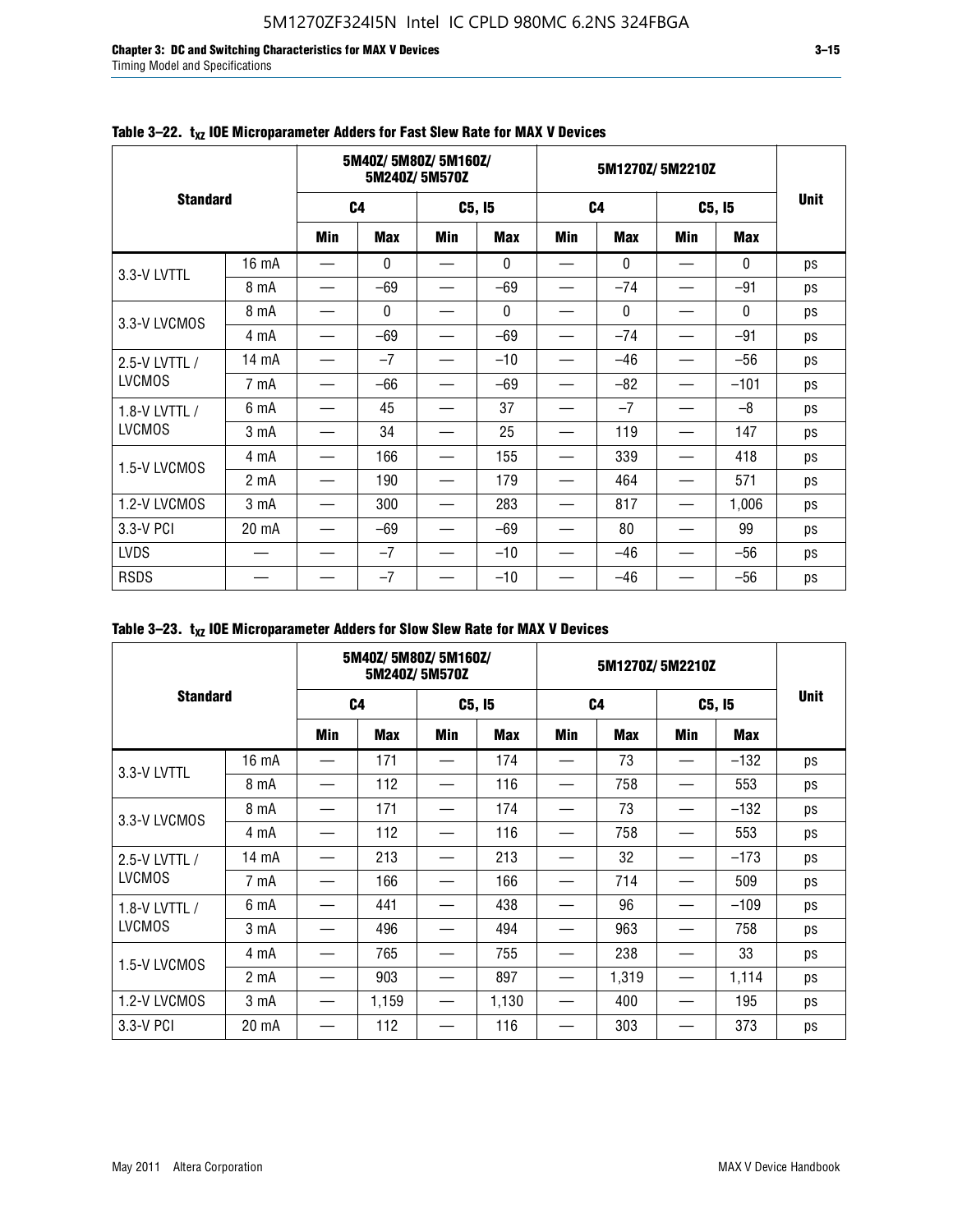$\mathbb{I}$  The default slew rate setting for MAX V devices in the Quartus II design software is  $^{\prime\prime}$  fast".

|                    |                                                                                           |                | 5M40Z/ 5M80Z/ 5M160Z/ | 5M240Z/5M570Z |            | 5M1270Z/5M2210Z |            |             |            |             |
|--------------------|-------------------------------------------------------------------------------------------|----------------|-----------------------|---------------|------------|-----------------|------------|-------------|------------|-------------|
| <b>Symbol</b>      | <b>Parameter</b>                                                                          | C <sub>4</sub> |                       | C5, I5        |            | C <sub>4</sub>  |            | C5, I5      |            | <b>Unit</b> |
|                    |                                                                                           | <b>Min</b>     | <b>Max</b>            | <b>Min</b>    | <b>Max</b> | <b>Min</b>      | <b>Max</b> | <b>Min</b>  | <b>Max</b> |             |
| t <sub>ACLK</sub>  | Address register clock<br>period                                                          | 100            |                       | 100           |            | 100             |            | 100         |            | ns          |
| $t_{ASU}$          | Address register shift<br>signal setup to address<br>register clock                       | 20             |                       | 20            |            | 20              |            | 20          |            | ns          |
| $t_{AH}$           | Address register shift<br>signal hold to address<br>register clock                        | 20             |                       | 20            |            | 20              |            | 20          |            | ns          |
| $t_{\mathsf{ADS}}$ | Address register data in<br>setup to address register<br>clock                            | 20             |                       | 20            |            | 20              |            | 20          |            | ns          |
| t <sub>ADH</sub>   | Address register data in<br>hold from address<br>register clock                           | 20             |                       | 20            |            | 20              |            | 20          |            | ns          |
| $t_{DCLK}$         | Data register clock period                                                                | 100            |                       | 100           |            | 100             |            | 100         |            | ns          |
| $t_{DSS}$          | Data register shift signal<br>setup to data register<br>clock                             | 60             |                       | 60            |            | 60              |            | 60          |            | ns          |
| $t_{DSH}$          | Data register shift signal<br>hold from data register<br>clock                            | 20             |                       | 20            |            | 20              |            | 20          |            | ns          |
| $t_{\text{DDS}}$   | Data register data in<br>setup to data register<br>clock                                  | 20             |                       | 20            |            | 20              |            | 20          |            | ns          |
| $t_{DDH}$          | Data register data in hold<br>from data register clock                                    | 20             |                       | 20            |            | 20              |            | 20          |            | ns          |
| $t_{DP}$           | Program signal to data<br>clock hold time                                                 | $\pmb{0}$      |                       | 0             |            | 0               |            | $\mathbf 0$ |            | ns          |
| $t_{PB}$           | Maximum delay between<br>program rising edge to<br>UFM busy signal rising<br>edge         |                | 960                   |               | 960        |                 | 960        |             | 960        | ns          |
| t <sub>BP</sub>    | Minimum delay allowed<br>from UFM busy signal<br>going low to program<br>signal going low | 20             |                       | 20            |            | 20              |            | 20          |            | ns          |
| t <sub>PPMX</sub>  | Maximum length of busy<br>pulse during a program                                          |                | 100                   |               | 100        |                 | 100        |             | 100        | μs          |

|  | Table 3–24. UFM Block Internal Timing Microparameters for MAX V Devices (Part 1 of 2) |  |  |  |  |
|--|---------------------------------------------------------------------------------------|--|--|--|--|
|--|---------------------------------------------------------------------------------------|--|--|--|--|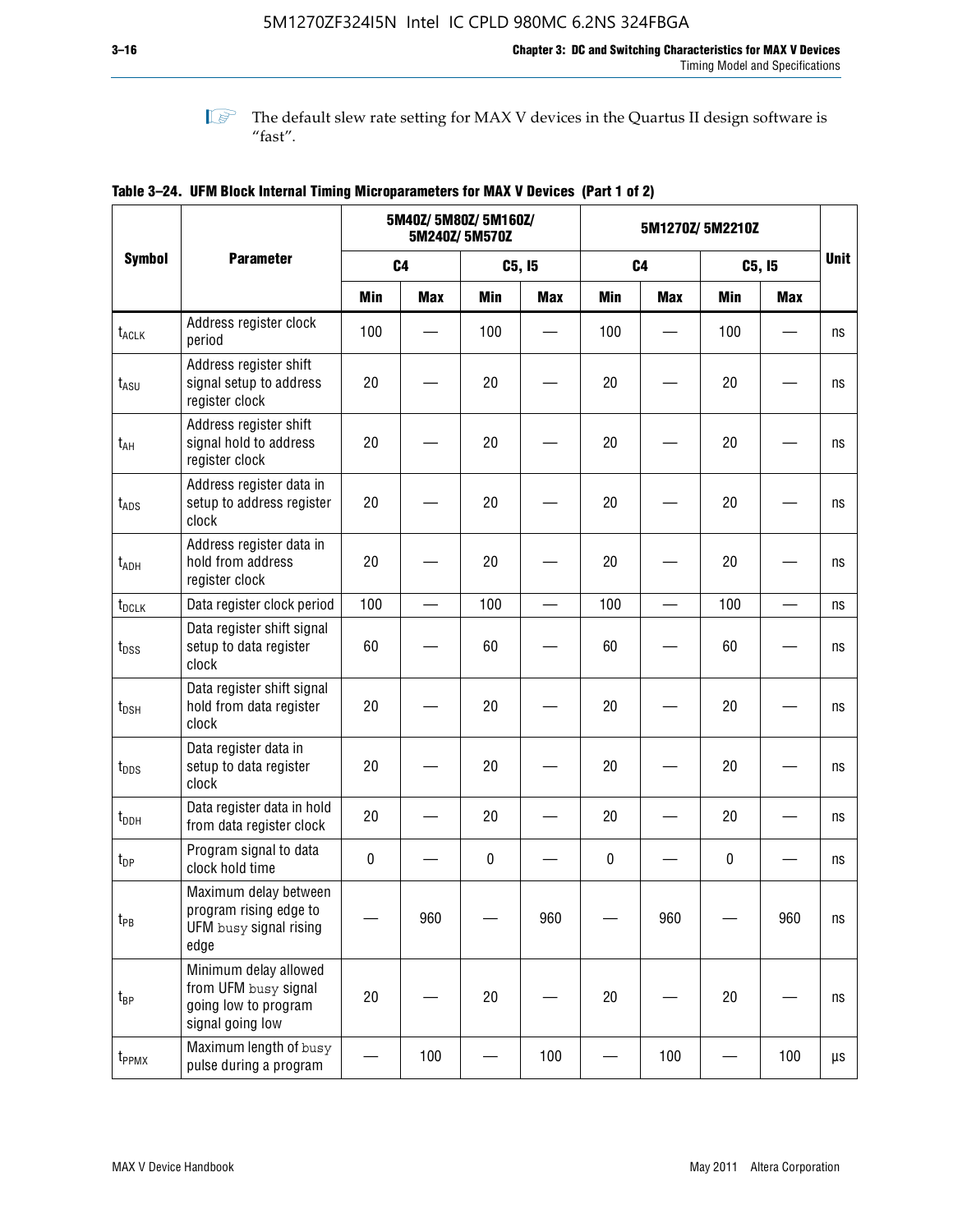**Chapter 3: DC and Switching Characteristics for MAX V Devices 3–17**

Timing Model and Specifications

|                   |                                                                                                       |                |            | 5M40Z/ 5M80Z/ 5M160Z/<br>5M240Z/5M570Z |            | 5M1270Z/5M2210Z |            |            |            |             |
|-------------------|-------------------------------------------------------------------------------------------------------|----------------|------------|----------------------------------------|------------|-----------------|------------|------------|------------|-------------|
| <b>Symbol</b>     | <b>Parameter</b>                                                                                      | C <sub>4</sub> |            | C5, I5                                 |            | C <sub>4</sub>  |            | C5, I5     |            | <b>Unit</b> |
|                   |                                                                                                       | <b>Min</b>     | <b>Max</b> | <b>Min</b>                             | <b>Max</b> | <b>Min</b>      | <b>Max</b> | <b>Min</b> | <b>Max</b> |             |
| $t_{AE}$          | Minimum erase signal<br>to address clock hold<br>time                                                 | $\pmb{0}$      |            | 0                                      |            | 0               |            | $\pmb{0}$  |            | ns          |
| $t_{EB}$          | Maximum delay between<br>the erase rising edge to<br>the UFM busy signal<br>rising edge               |                | 960        |                                        | 960        |                 | 960        |            | 960        | ns          |
| $t_{BE}$          | Minimum delay allowed<br>from the UFM busy<br>signal going low to<br>erase signal going low           | 20             |            | 20                                     |            | 20              |            | 20         |            | ns          |
| t <sub>EPMX</sub> | Maximum length of busy<br>pulse during an erase                                                       |                | 500        |                                        | 500        |                 | 500        |            | 500        | ms          |
| $t_{DCO}$         | Delay from data register<br>clock to data register<br>output                                          |                | 5          |                                        | 5          |                 | 5          |            | 5          | ns          |
| $t_{0E}$          | Delay from OSC ENA<br>signal reaching UFM to<br>rising clock of osc<br>leaving the UFM                | 180            |            | 180                                    |            | 180             |            | 180        |            | ns          |
| $t_{RA}$          | Maximum read access<br>time                                                                           |                | 65         |                                        | 65         |                 | 65         |            | 65         | ns          |
| $t_{\rm 0SCS}$    | Maximum delay between<br>the OSC ENA rising edge<br>to the erase/program<br>signal rising edge        | 250            |            | 250                                    |            | 250             |            | 250        |            | ns          |
| $t_{\text{OSCH}}$ | Minimum delay allowed<br>from the<br>erase/program signal<br>going low to OSC ENA<br>signal going low | 250            |            | 250                                    |            | 250             |            | 250        |            | ns          |

### **Table 3–24. UFM Block Internal Timing Microparameters for MAX V Devices (Part 2 of 2)**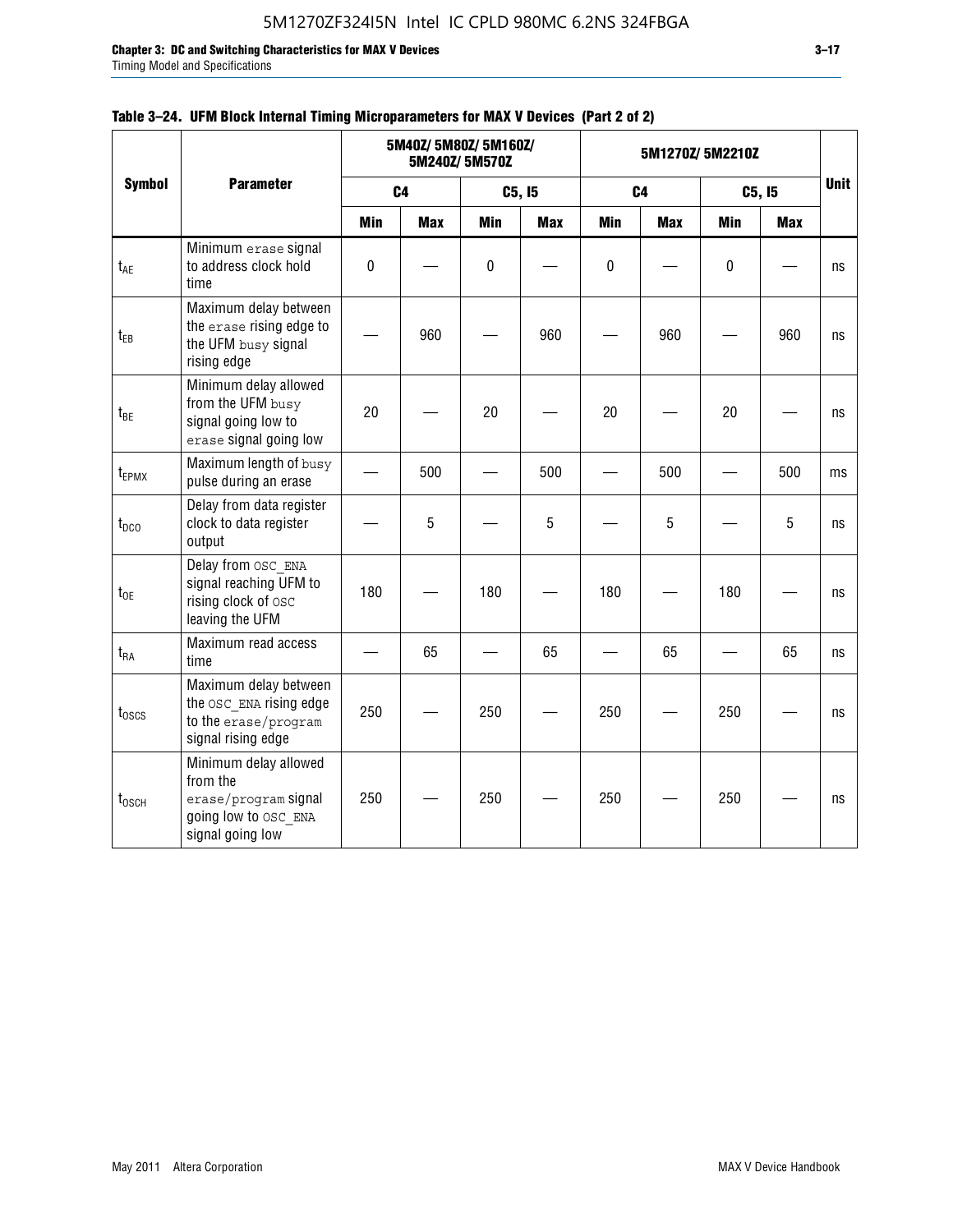Figure 3–3 through Figure 3–5 show the read, program, and erase waveforms for UFM block timing parameters listed in Table 3–24.





#### **Figure 3–4. UFM Program Waveform**

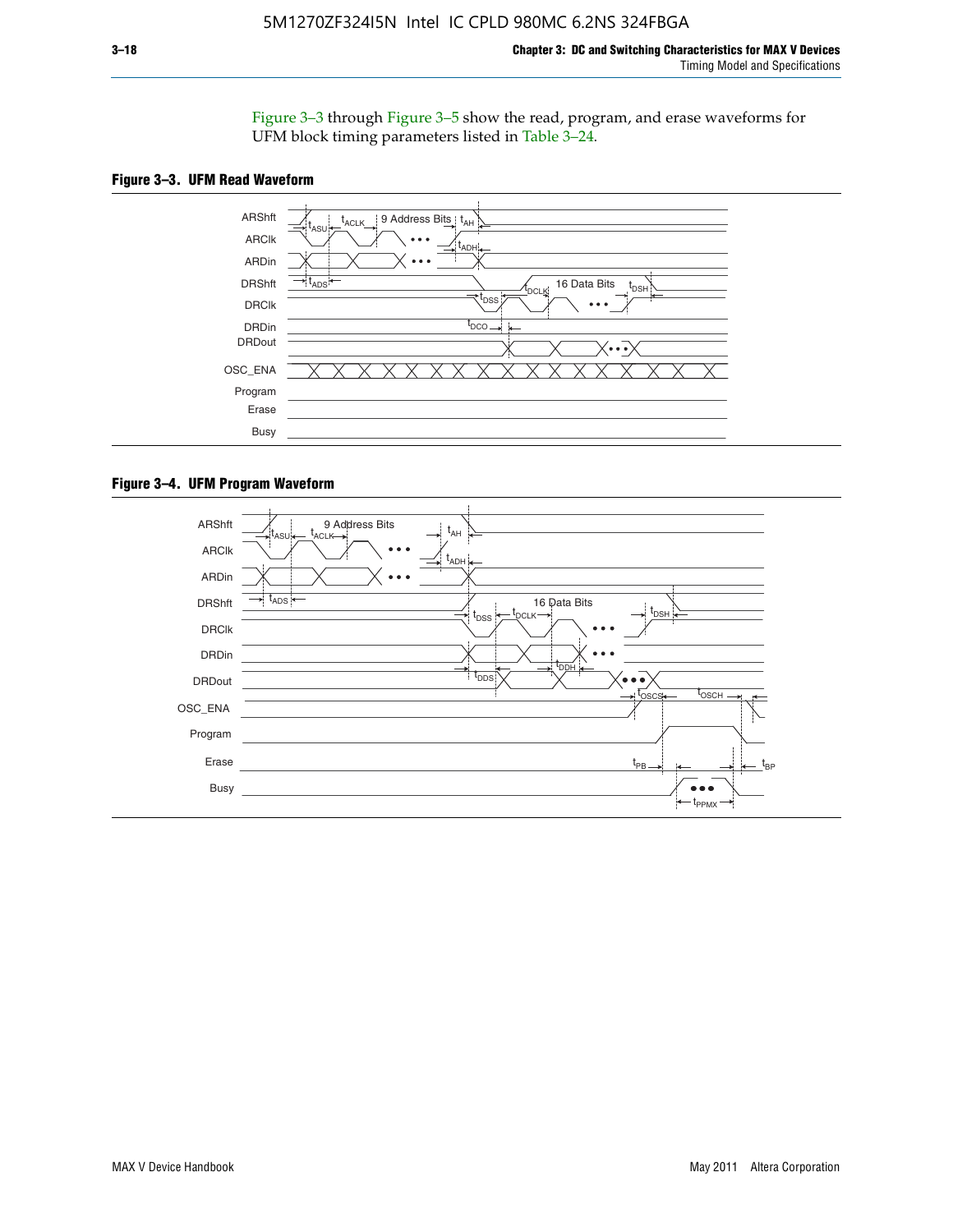#### **Figure 3–5. UFM Erase Waveform**



**Table 3–25. Routing Delay Internal Timing Microparameters for MAX V Devices**

|                |     | 5M40Z/ 5M80Z/ 5M160Z/ | 5M240Z/5M570Z |            |     |     |            |            |             |
|----------------|-----|-----------------------|---------------|------------|-----|-----|------------|------------|-------------|
| <b>Routing</b> | C4  |                       | C5, I5        |            | C4  |     | C5, I5     |            | <b>Unit</b> |
|                | Min | <b>Max</b>            | <b>Min</b>    | <b>Max</b> | Min | Max | <b>Min</b> | <b>Max</b> |             |
| $t_{C4}$       |     | 860                   |               | ,973       |     | 561 |            | 690        | ps          |
| $I_{R4}$       |     | 655                   |               | .479       |     | 445 |            | 548        | ps          |
| <b>LLOCAL</b>  |     | 1,143                 |               | 2,947      |     | 731 |            | 899        | ps          |

### **External Timing Parameters**

External timing parameters are specified by device density and speed grade. All external I/O timing parameters shown are for the 3.3-V LVTTL I/O standard with the maximum drive strength and fast slew rate. For external I/O timing using standards other than LVTTL or for different drive strengths, use the I/O standard input and output delay adders in Table 3–32 on page 3–23 through Table 3–36 on page 3–25.

 $\bullet$  For more information about each external timing parameters symbol, refer to *[AN629: Understanding Timing in Altera CPLDs](http://www.altera.com/literature/an/an629.pdf)*.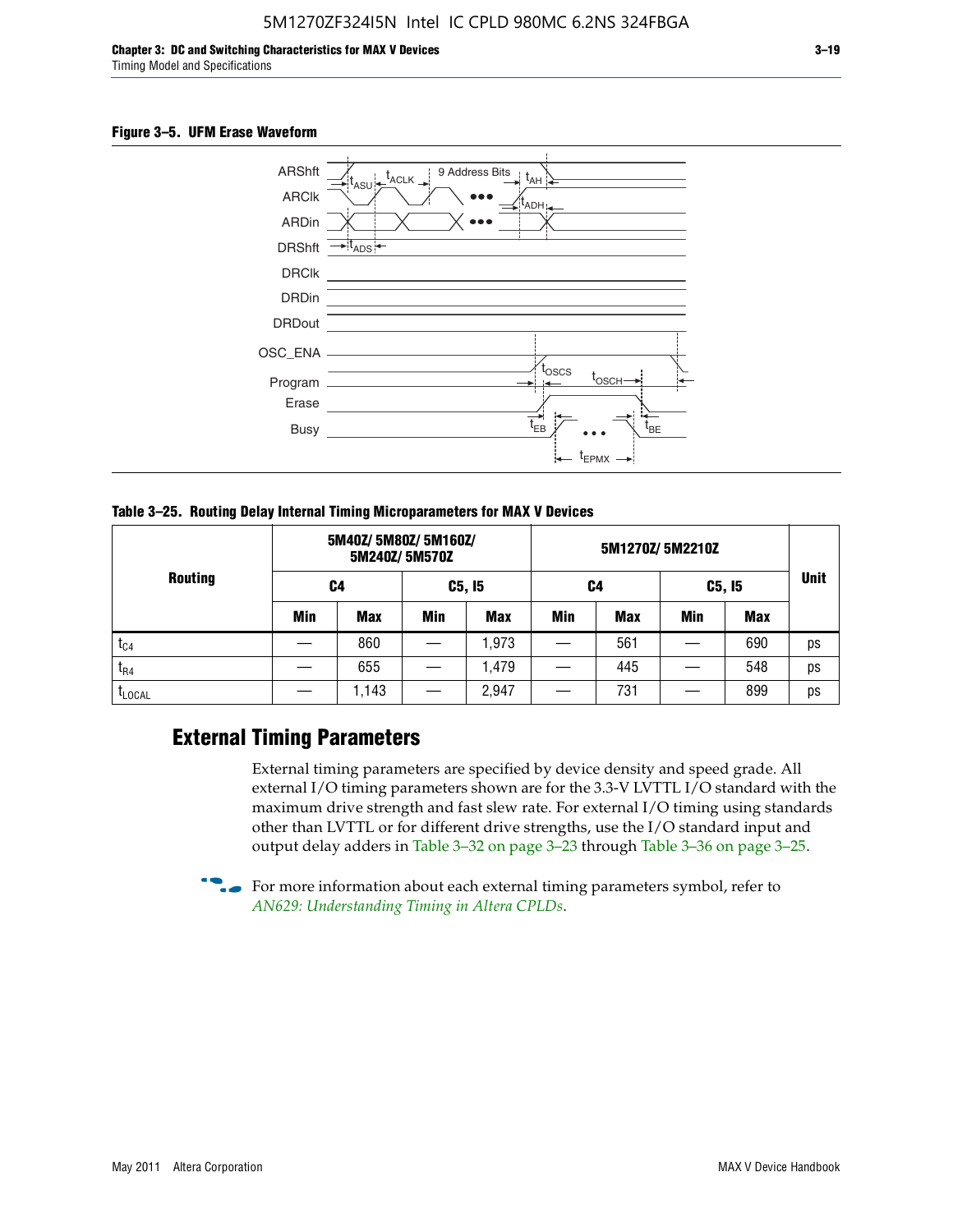Table 3–26 lists the external I/O timing parameters for the 5M40Z, 5M80Z, 5M160Z, and 5M240Z devices.

|               | Table 3–26. Global Clock External I/O Timing Parameters for the 5M40Z, 5M80Z, 5M160Z, and 5M240Z Devices |  |  |
|---------------|----------------------------------------------------------------------------------------------------------|--|--|
| (Note 1), (2) |                                                                                                          |  |  |

|                  |                                                      |                  |              | C <sub>4</sub> | C5, I5       | <b>Unit</b> |            |
|------------------|------------------------------------------------------|------------------|--------------|----------------|--------------|-------------|------------|
| <b>Symbol</b>    | <b>Parameter</b>                                     | <b>Condition</b> | Min          | <b>Max</b>     | Min          | <b>Max</b>  |            |
| t <sub>PD1</sub> | Worst case pin-to-pin delay through one LUT          | 10pF             |              | 7.9            |              | 14.0        | ns         |
| $t_{PD2}$        | Best case pin-to-pin delay through one LUT           | 10pF             |              | 5.8            |              | 8.5         | ns         |
| $t_{\text{SU}}$  | Global clock setup time                              |                  | 2.4          |                | 4.6          |             | ns         |
| $t_{H}$          | Global clock hold time                               |                  | $\mathbf{0}$ |                | $\mathbf{0}$ |             | ns         |
| $t_{CO}$         | Global clock to output delay                         | 10pF             | 2.0          | 6.6            | 2.0          | 8.6         | ns         |
| $t_{CH}$         | Global clock high time                               |                  | 253          |                | 339          |             | ps         |
| $t_{CL}$         | Global clock low time                                |                  | 253          |                | 339          |             | ps         |
| $t_{\text{CNT}}$ | Minimum global clock period for<br>16-bit counter    |                  | 5.4          |                | 8.4          |             | ns         |
| $f_{\text{CNT}}$ | Maximum global clock frequency for 16-bit<br>counter |                  |              | 184.1          |              | 118.3       | <b>MHz</b> |

**Notes to Table 3–26:**

(1) The maximum frequency is limited by the I/O standard on the clock input pin. The 16-bit counter critical delay performs faster than this global clock input pin maximum frequency.

(2) Not applicable to the T144 package of the 5M240Z device.

Table 3–27 lists the external I/O timing parameters for the T144 package of the 5M240Z device.

|  | Table 3–27. Global Clock External I/O Timing Parameters for the 5M240Z Device <i>(Note 1), (2)</i> |  |  |  |  |
|--|----------------------------------------------------------------------------------------------------|--|--|--|--|
|--|----------------------------------------------------------------------------------------------------|--|--|--|--|

|                    |                                                      | <b>Condition</b> |          | C <sub>4</sub> |          | C5, I5     | <b>Unit</b> |  |
|--------------------|------------------------------------------------------|------------------|----------|----------------|----------|------------|-------------|--|
| <b>Symbol</b>      | <b>Parameter</b>                                     |                  | Min      | <b>Max</b>     | Min      | <b>Max</b> |             |  |
| t <sub>PD1</sub>   | Worst case pin-to-pin delay through one LUT          | 10 pF            |          | 9.5            |          | 17.7       | ns          |  |
| t <sub>PD2</sub>   | Best case pin-to-pin delay through one LUT           | 10pF             |          | 5.7            |          | 8.5        | ns          |  |
| $t_{\text{SU}}$    | Global clock setup time                              |                  | 2.2      |                | 4.4      |            | ns          |  |
| $t_{\rm H}$        | Global clock hold time                               |                  | $\Omega$ |                | $\Omega$ |            | ns          |  |
| $t_{CO}$           | Global clock to output delay                         | 10pF             | 2.0      | 6.7            | 2.0      | 8.7        | ns          |  |
| t <sub>CH</sub>    | Global clock high time                               |                  | 253      |                | 339      |            | ps          |  |
| $t_{CL}$           | Global clock low time                                |                  | 253      |                | 339      |            | ps          |  |
| $t_{\text{CNT}}$   | Minimum global clock period for 16-bit<br>counter    |                  | 5.4      |                | 8.4      |            | ns          |  |
| $f_{\mathsf{CNT}}$ | Maximum global clock frequency for 16-bit<br>counter |                  |          | 184.1          |          | 118.3      | <b>MHz</b>  |  |

**Notes to Table 3–27:**

(1) The maximum frequency is limited by the I/O standard on the clock input pin. The 16-bit counter critical delay performs faster than this global clock input pin maximum frequency.

(2) Only applicable to the T144 package of the 5M240Z device.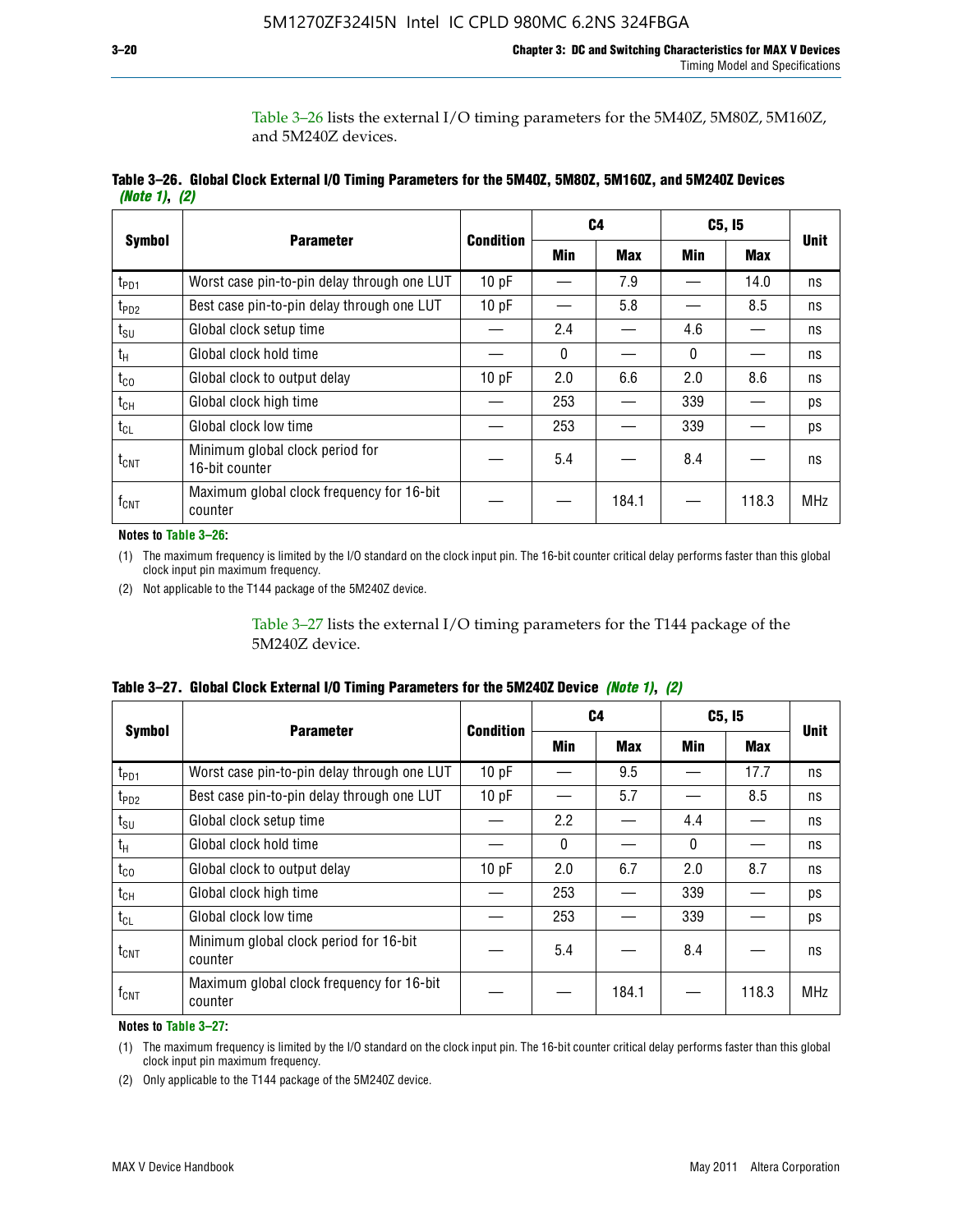Table 3–28 lists the external I/O timing parameters for the 5M570Z device.

|                    | <b>Parameter</b>                                     | <b>Condition</b> |              | C4         |              | C5, I5     | <b>Unit</b> |
|--------------------|------------------------------------------------------|------------------|--------------|------------|--------------|------------|-------------|
| <b>Symbol</b>      |                                                      |                  | <b>Min</b>   | <b>Max</b> | Min          | <b>Max</b> |             |
| t <sub>PD1</sub>   | Worst case pin-to-pin delay through one LUT          | 10 pF            |              | 9.5        |              | 17.7       | ns          |
| $t_{PD2}$          | Best case pin-to-pin delay through one LUT           | 10pF             |              | 5.7        |              | 8.5        | ns          |
| $t_{\text{SU}}$    | Global clock setup time                              |                  | 2.2          |            | 4.4          |            | ns          |
| $t_{H}$            | Global clock hold time                               |                  | $\mathbf{0}$ |            | $\mathbf{0}$ |            | ns          |
| $t_{CO}$           | Global clock to output delay                         | 10pF             | 2.0          | 6.7        | 2.0          | 8.7        | ns          |
| $t_{CH}$           | Global clock high time                               |                  | 253          |            | 339          |            | ps          |
| $t_{CL}$           | Global clock low time                                |                  | 253          |            | 339          |            | ps          |
| $t_{\text{CNT}}$   | Minimum global clock period for 16-bit<br>counter    |                  | 5.4          |            | 8.4          |            | ns          |
| $f_{\mathsf{CNT}}$ | Maximum global clock frequency for 16-bit<br>counter |                  |              | 184.1      |              | 118.3      | <b>MHz</b>  |

**Table 3–28. Global Clock External I/O Timing Parameters for the 5M570Z Device** *(Note 1)*

**Note to Table 3–28:**

(1) The maximum frequency is limited by the I/O standard on the clock input pin. The 16-bit counter critical delay performs faster than this global clock input pin maximum frequency.

Table 3–29 lists the external I/O timing parameters for the 5M1270Z device.

|  |  | Table 3–29. Global Clock External I/O Timing Parameters for the 5M1270Z Device <i>(Note 1), (2)</i> |  |  |  |  |  |  |
|--|--|-----------------------------------------------------------------------------------------------------|--|--|--|--|--|--|
|--|--|-----------------------------------------------------------------------------------------------------|--|--|--|--|--|--|

|                             |                                                      |           |            | C4         | C5, I5   | <b>Unit</b> |            |  |
|-----------------------------|------------------------------------------------------|-----------|------------|------------|----------|-------------|------------|--|
| <b>Symbol</b>               | <b>Parameter</b>                                     | Condition | <b>Min</b> | <b>Max</b> | Min      | Max         |            |  |
| $t_{PD1}$                   | Worst case pin-to-pin delay through one LUT          | 10pF      |            | 8.1        |          | 10.0        | ns         |  |
| $t_{PD2}$                   | Best case pin-to-pin delay through one LUT           | 10pF      |            | 4.8        |          | 5.9         | ns         |  |
| $t_{\scriptstyle\text{SU}}$ | Global clock setup time                              |           | 1.5        |            | 1.9      |             | ns         |  |
| $t_{\rm H}$                 | Global clock hold time                               |           | $\Omega$   |            | $\Omega$ |             | ns         |  |
| $t_{CO}$                    | Global clock to output delay                         | 10pF      | 2.0        | 5.9        | 2.0      | 7.3         | ns         |  |
| $t_{CH}$                    | Global clock high time                               |           | 216        |            | 266      |             | ps         |  |
| $t_{CL}$                    | Global clock low time                                |           | 216        |            | 266      |             | ps         |  |
| $t_{\text{CNT}}$            | Minimum global clock period for 16-bit<br>counter    |           | 4.0        |            | 5.0      |             | ns         |  |
| $\mathsf{f}_{\mathsf{CNT}}$ | Maximum global clock frequency for 16-bit<br>counter |           |            | 247.5      |          | 201.1       | <b>MHz</b> |  |

**Notes to Table 3–29:**

(1) The maximum frequency is limited by the I/O standard on the clock input pin. The 16-bit counter critical delay performs faster than this global clock input pin maximum frequency.

(2) Not applicable to the F324 package of the 5M1270Z device.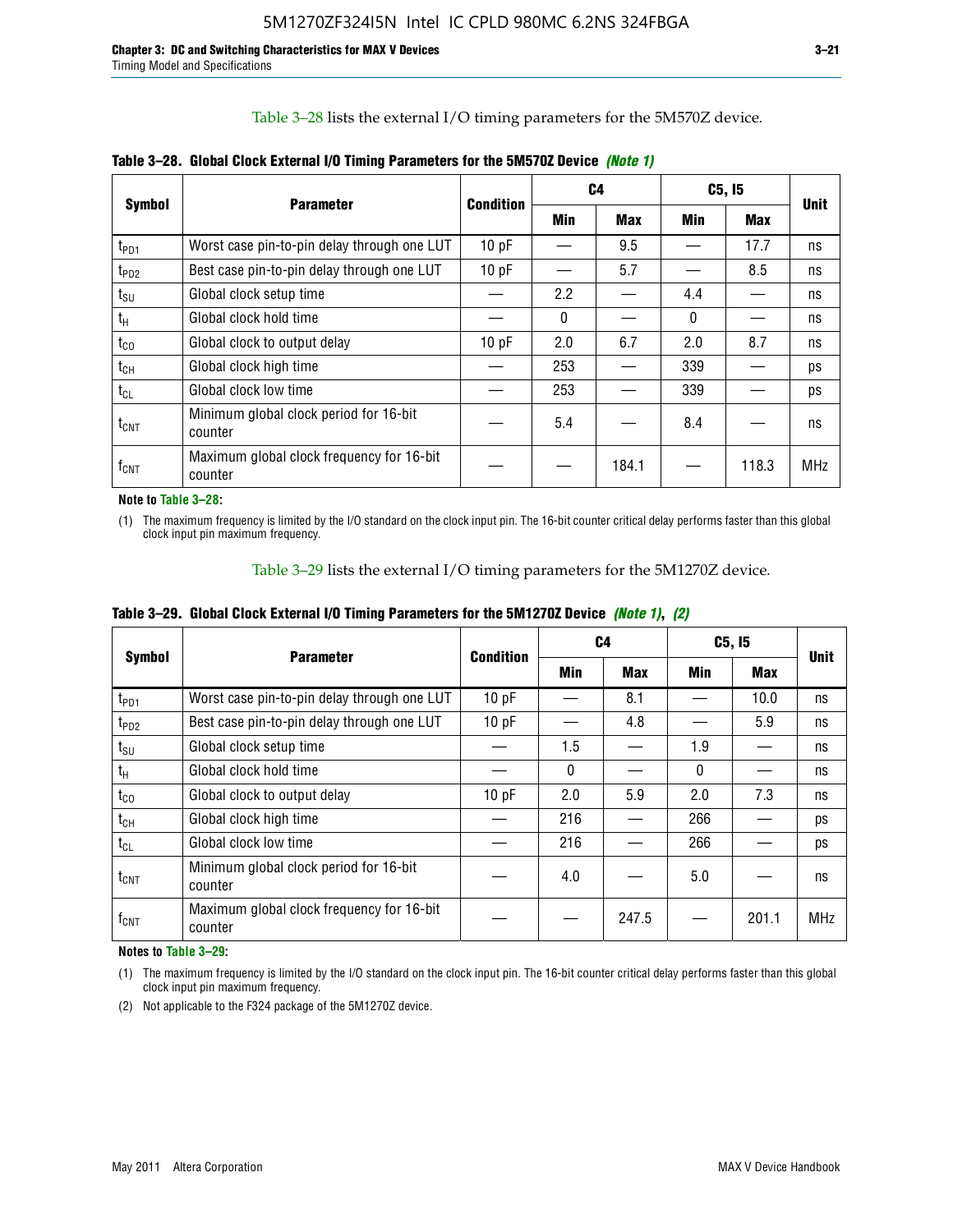Table 3–30 lists the external I/O timing parameters for the F324 package of the 5M1270Z device.

|                    |                                                      |                  |     | C <sub>4</sub> | C5, I5 | <b>Unit</b> |            |  |
|--------------------|------------------------------------------------------|------------------|-----|----------------|--------|-------------|------------|--|
| <b>Symbol</b>      | <b>Parameter</b>                                     | <b>Condition</b> | Min | <b>Max</b>     | Min    | <b>Max</b>  |            |  |
| t <sub>PD1</sub>   | Worst case pin-to-pin delay through one LUT          | 10pF             |     | 9.1            |        | 11.2        | ns         |  |
| t <sub>PD2</sub>   | Best case pin-to-pin delay through one LUT           | 10pF             |     | 4.8            |        | 5.9         | ns         |  |
| $t_{\text{SU}}$    | Global clock setup time                              |                  | 1.5 |                | 1.9    |             | ns         |  |
| $t_{H}$            | Global clock hold time                               |                  | 0   |                | 0      |             | ns         |  |
| $t_{CO}$           | Global clock to output delay                         | 10pF             | 2.0 | 6.0            | 2.0    | 7.4         | ns         |  |
| $t_{CH}$           | Global clock high time                               |                  | 216 |                | 266    |             | ps         |  |
| $t_{CL}$           | Global clock low time                                |                  | 216 |                | 266    |             | ps         |  |
| $t_{\text{CNT}}$   | Minimum global clock period for 16-bit<br>counter    |                  | 4.0 |                | 5.0    |             | ns         |  |
| $f_{\mathsf{CNT}}$ | Maximum global clock frequency for 16-bit<br>counter |                  |     | 247.5          |        | 201.1       | <b>MHz</b> |  |

**Table 3–30. Global Clock External I/O Timing Parameters for the 5M1270Z Device** *(Note 1)***,** *(2)*

#### **Notes to Table 3–30:**

(1) The maximum frequency is limited by the I/O standard on the clock input pin. The 16-bit counter critical delay performs faster than this global clock input pin maximum frequency.

(2) Only applicable to the F324 package of the 5M1270Z device.

Table 3–31 lists the external I/O timing parameters for the 5M2210Z device.

|  |  | Table 3–31. Global Clock External I/O Timing Parameters for the 5M2210Z Device <i>(Note 1)</i> |  |  |
|--|--|------------------------------------------------------------------------------------------------|--|--|
|--|--|------------------------------------------------------------------------------------------------|--|--|

|                    | <b>Parameter</b>                                     | <b>Condition</b> |          | C4         | C5, I5   |            | <b>Unit</b> |  |
|--------------------|------------------------------------------------------|------------------|----------|------------|----------|------------|-------------|--|
| <b>Symbol</b>      |                                                      |                  | Min      | <b>Max</b> | Min      | <b>Max</b> |             |  |
| t <sub>PD1</sub>   | Worst case pin-to-pin delay through one LUT          | 10pF             |          | 9.1        |          | 11.2       | ns          |  |
| t <sub>PD2</sub>   | Best case pin-to-pin delay through one LUT           | 10 pF            |          | 4.8        |          | 5.9        | ns          |  |
| $t_{\text{SU}}$    | Global clock setup time                              |                  | 1.5      |            | 1.9      |            | ns          |  |
| $t_{H}$            | Global clock hold time                               |                  | $\Omega$ |            | $\Omega$ |            | ns          |  |
| $t_{\rm CO}$       | Global clock to output delay                         | 10pF             | 2.0      | 6.0        | 2.0      | 7.4        | ns          |  |
| $t_{CH}$           | Global clock high time                               |                  | 216      |            | 266      |            | ps          |  |
| $t_{CL}$           | Global clock low time                                |                  | 216      |            | 266      |            | ps          |  |
| $t_{\text{CNT}}$   | Minimum global clock period for 16-bit<br>counter    |                  | 4.0      |            | 5.0      |            | ns          |  |
| $f_{\mathsf{CNT}}$ | Maximum global clock frequency for 16-bit<br>counter |                  |          | 247.5      |          | 201.1      | <b>MHz</b>  |  |

**Note to Table 3–31:**

(1) The maximum frequency is limited by the I/O standard on the clock input pin. The 16-bit counter critical delay performs faster than this global clock input pin maximum frequency.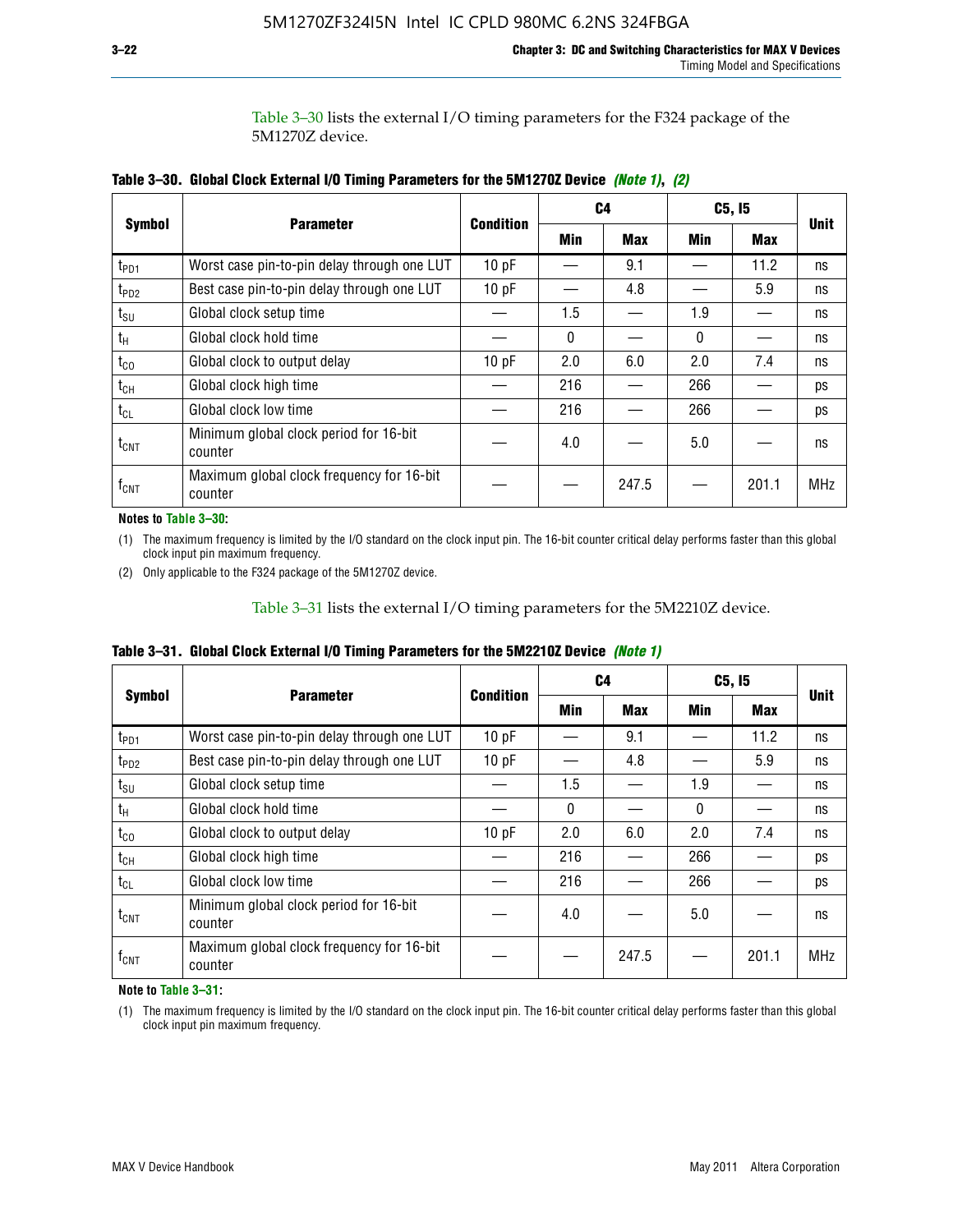### **External Timing I/O Delay Adders**

The I/O delay timing parameters for the I/O standard input and output adders and the input delays are specified by speed grade, independent of device density.

Table 3–32 through Table 3–36 on page 3–25 list the adder delays associated with I/O pins for all packages. If you select an I/O standard other than 3.3-V LVTTL, add the input delay adder to the external  $t_{\text{SU}}$  timing parameters listed in Table 3-26 on page 3–20 through Table 3–31. If you select an I/O standard other than 3.3-V LVTTL with 16 mA drive strength and fast slew rate, add the output delay adder to the external  $t_{CO}$  and  $t_{PD}$  listed in Table 3–26 on page 3–20 through Table 3–31.

|                                |                                   | 5M40Z/ 5M80Z/ 5M160Z/<br>5M240Z/5M570Z |            |            |              | 5M1270Z/5M2210Z |            |     |              |             |
|--------------------------------|-----------------------------------|----------------------------------------|------------|------------|--------------|-----------------|------------|-----|--------------|-------------|
|                                | I/O Standard                      | C <sub>4</sub>                         |            | C5, I5     |              | C <sub>4</sub>  |            |     | C5, I5       | <b>Unit</b> |
|                                |                                   |                                        | <b>Max</b> | <b>Min</b> | <b>Max</b>   | <b>Min</b>      | <b>Max</b> | Min | <b>Max</b>   |             |
| 3.3-V LVTTL                    | <b>Without Schmitt</b><br>Trigger |                                        | 0          |            | $\mathbf{0}$ |                 | $\Omega$   |     | $\mathbf{0}$ | ps          |
|                                | <b>With Schmitt</b><br>Trigger    |                                        | 387        |            | 442          |                 | 480        |     | 591          | ps          |
| 3.3-V LVCMOS                   | <b>Without Schmitt</b><br>Trigger |                                        | 0          |            | 0            |                 | 0          |     | 0            | ps          |
|                                | <b>With Schmitt</b><br>Trigger    |                                        | 387        |            | 442          |                 | 480        |     | 591          | ps          |
| 2.5-V LVTTL /                  | <b>Without Schmitt</b><br>Trigger |                                        | 42         |            | 42           |                 | 246        |     | 303          | ps          |
| <b>LVCMOS</b>                  | With Schmitt<br>Trigger           |                                        | 429        |            | 483          |                 | 787        |     | 968          | ps          |
| 1.8-V LVTTL /<br><b>LVCMOS</b> | <b>Without Schmitt</b><br>Trigger |                                        | 378        |            | 368          |                 | 695        |     | 855          | ps          |
| 1.5-V LVCMOS                   | <b>Without Schmitt</b><br>Trigger |                                        | 681        |            | 658          |                 | 1,334      |     | 1,642        | ps          |
| 1.2-V LVCMOS                   | <b>Without Schmitt</b><br>Trigger |                                        | 1,055      |            | 1,010        |                 | 2,324      |     | 2,860        | ps          |
| 3.3-V PCI                      | Without Schmitt<br>Trigger        |                                        | 0          |            | $\Omega$     |                 | $\Omega$   |     | $\Omega$     | ps          |

**Table 3–32. External Timing Input Delay Adders for MAX V Devices**

| I/O Standard |                                   | 5M40Z/ 5M80Z/ 5M160Z/<br>5M240Z/5M570Z |            |        |            |     |            |        |            |             |
|--------------|-----------------------------------|----------------------------------------|------------|--------|------------|-----|------------|--------|------------|-------------|
|              |                                   | C4                                     |            | C5, I5 |            | C4  |            | C5, I5 |            | <b>Unit</b> |
|              |                                   | <b>Min</b>                             | <b>Max</b> | Min    | <b>Max</b> | Min | <b>Max</b> | Min    | <b>Max</b> |             |
| 3.3-V LVTTL  | <b>Without Schmitt</b><br>Trigger |                                        | 0          |        | 0          |     | 0          |        | 0          | ps          |
|              | With Schmitt<br>Trigger           |                                        | 387        |        | 442        |     | 400        |        | 493        | ps          |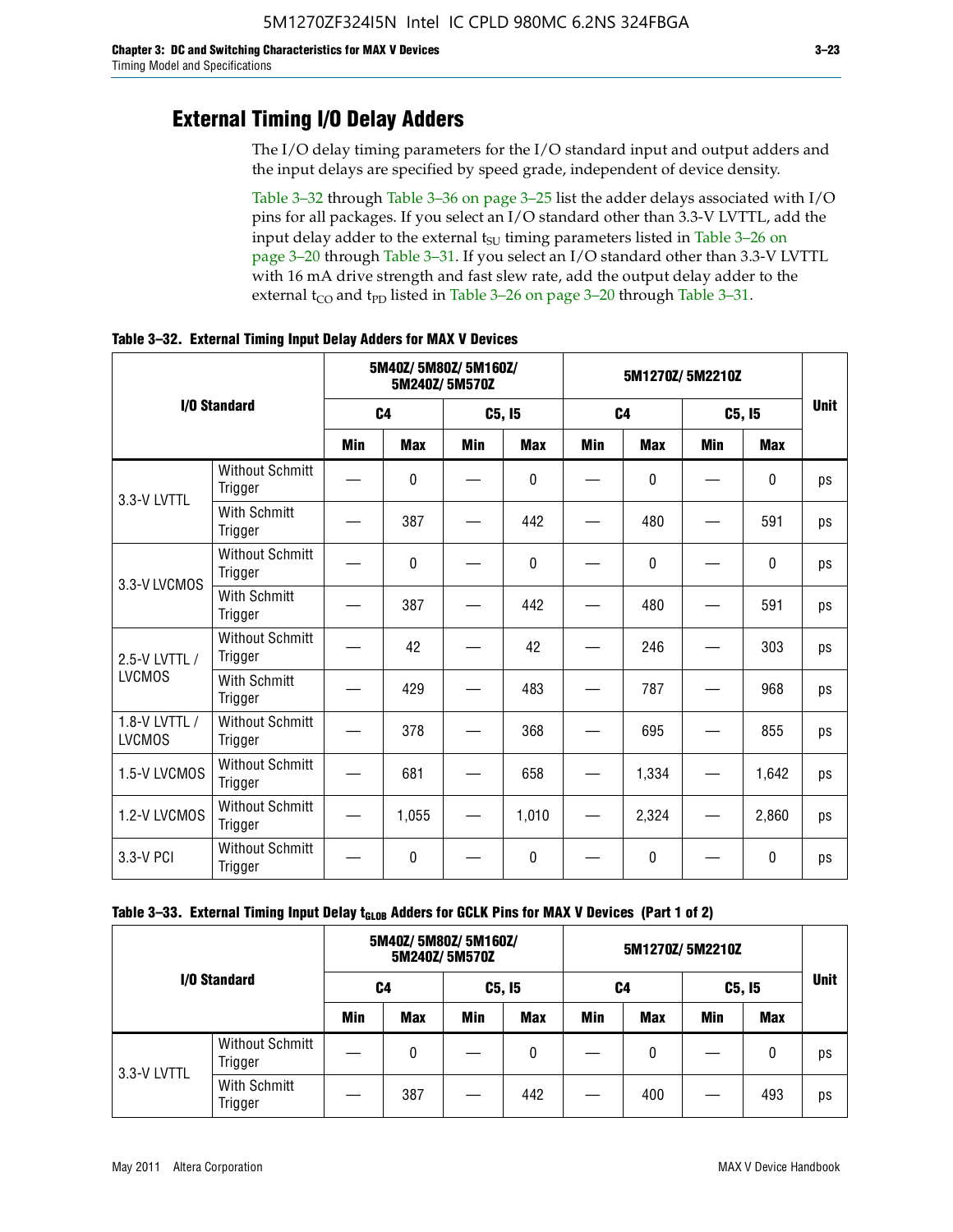|                                |                                   | 5M40Z/5M80Z/5M160Z/<br>5M240Z/5M570Z |                |     |              | 5M1270Z/5M2210Z |                |     |            |    |
|--------------------------------|-----------------------------------|--------------------------------------|----------------|-----|--------------|-----------------|----------------|-----|------------|----|
|                                | I/O Standard                      |                                      | C <sub>4</sub> |     | C5, I5       |                 | C <sub>4</sub> |     | C5, I5     |    |
|                                |                                   | <b>Min</b>                           | <b>Max</b>     | Min | <b>Max</b>   | Min             | <b>Max</b>     | Min | <b>Max</b> |    |
| 3.3-V LVCMOS                   | <b>Without Schmitt</b><br>Trigger |                                      | $\mathbf{0}$   |     | 0            |                 | 0              |     | 0          | ps |
|                                | With Schmitt<br>Trigger           |                                      | 387            |     | 442          |                 | 400            |     | 493        | ps |
| 2.5-V LVTTL /                  | <b>Without Schmitt</b><br>Trigger |                                      | 242            |     | 242          |                 | 287            |     | 353        | ps |
| <b>LVCMOS</b>                  | With Schmitt<br>Trigger           |                                      | 429            |     | 483          |                 | 550            |     | 677        | ps |
| 1.8-V LVTTL /<br><b>LVCMOS</b> | <b>Without Schmitt</b><br>Trigger |                                      | 378            |     | 368          |                 | 459            |     | 565        | ps |
| 1.5-V LVCMOS                   | <b>Without Schmitt</b><br>Trigger |                                      | 681            |     | 658          |                 | 1,111          |     | 1,368      | ps |
| 1.2-V LVCMOS                   | <b>Without Schmitt</b><br>Trigger |                                      | 1,055          |     | 1,010        |                 | 2,067          |     | 2,544      | ps |
| 3.3-V PCI                      | <b>Without Schmitt</b><br>Trigger |                                      | $\mathbf{0}$   |     | $\mathbf{0}$ |                 | 7              |     | 9          | ps |

### Table 3-33. External Timing Input Delay t<sub>GLOB</sub> Adders for GCLK Pins for MAX V Devices (Part 2 of 2)

### Table 3-34. External Timing Output Delay and t<sub>op</sub> Adders for Fast Slew Rate for MAX V Devices

|                      |                  | 5M40Z/ 5M80Z/ 5M160Z/<br>5M240Z/5M570Z |              |            |              | 5M1270Z/5M2210Z |            |                               |              |             |
|----------------------|------------------|----------------------------------------|--------------|------------|--------------|-----------------|------------|-------------------------------|--------------|-------------|
| I/O Standard         |                  | C <sub>4</sub>                         |              | C5, I5     |              | C <sub>4</sub>  |            | C5, I5                        |              | <b>Unit</b> |
|                      |                  | <b>Min</b>                             | <b>Max</b>   | <b>Min</b> | <b>Max</b>   | Min             | <b>Max</b> | Min                           | Max          |             |
| 3.3-V LVTTL          | 16 mA            |                                        | $\mathbf{0}$ |            | $\mathbf{0}$ |                 | $\Omega$   |                               | $\mathbf{0}$ | ps          |
|                      | 8 mA             |                                        | 39           |            | 58           |                 | 84         |                               | 104          | ps          |
|                      | 8 mA             |                                        | $\mathbf{0}$ |            | $\Omega$     |                 | $\Omega$   |                               | $\Omega$     | ps          |
| 3.3-V LVCMOS         | 4 mA             |                                        | 39           |            | 58           |                 | 84         |                               | 104          | ps          |
|                      | 14 mA            |                                        | 122          |            | 129          |                 | 158        |                               | 195          | ps          |
| 2.5-V LVTTL / LVCMOS | 7 mA             |                                        | 196          |            | 188          |                 | 251        |                               | 309          | ps          |
| 1.8-V LVTTL / LVCMOS | 6 mA             |                                        | 624          |            | 624          |                 | 738        |                               | 909          | ps          |
|                      | 3 mA             |                                        | 686          |            | 694          |                 | 850        |                               | 1,046        | ps          |
| 1.5-V LVCMOS         | 4 mA             | —                                      | 1,188        | —          | 1,184        |                 | 1,376      |                               | 1,694        | ps          |
|                      | 2 <sub>m</sub> A | —                                      | 1,279        |            | 1,280        |                 | 1,517      | $\overbrace{\phantom{13333}}$ | 1,867        | ps          |
| 1.2-V LVCMOS         | 3 <sub>m</sub> A | —                                      | 1,911        |            | 1,883        |                 | 2,206      |                               | 2,715        | ps          |
| 3.3-V PCI            | 20 mA            |                                        | 39           |            | 58           |                 | 4          |                               | 5            | ps          |
| <b>LVDS</b>          |                  |                                        | 122          |            | 129          |                 | 158        |                               | 195          | ps          |
| <b>RSDS</b>          |                  |                                        | 122          |            | 129          |                 | 158        |                               | 195          | ps          |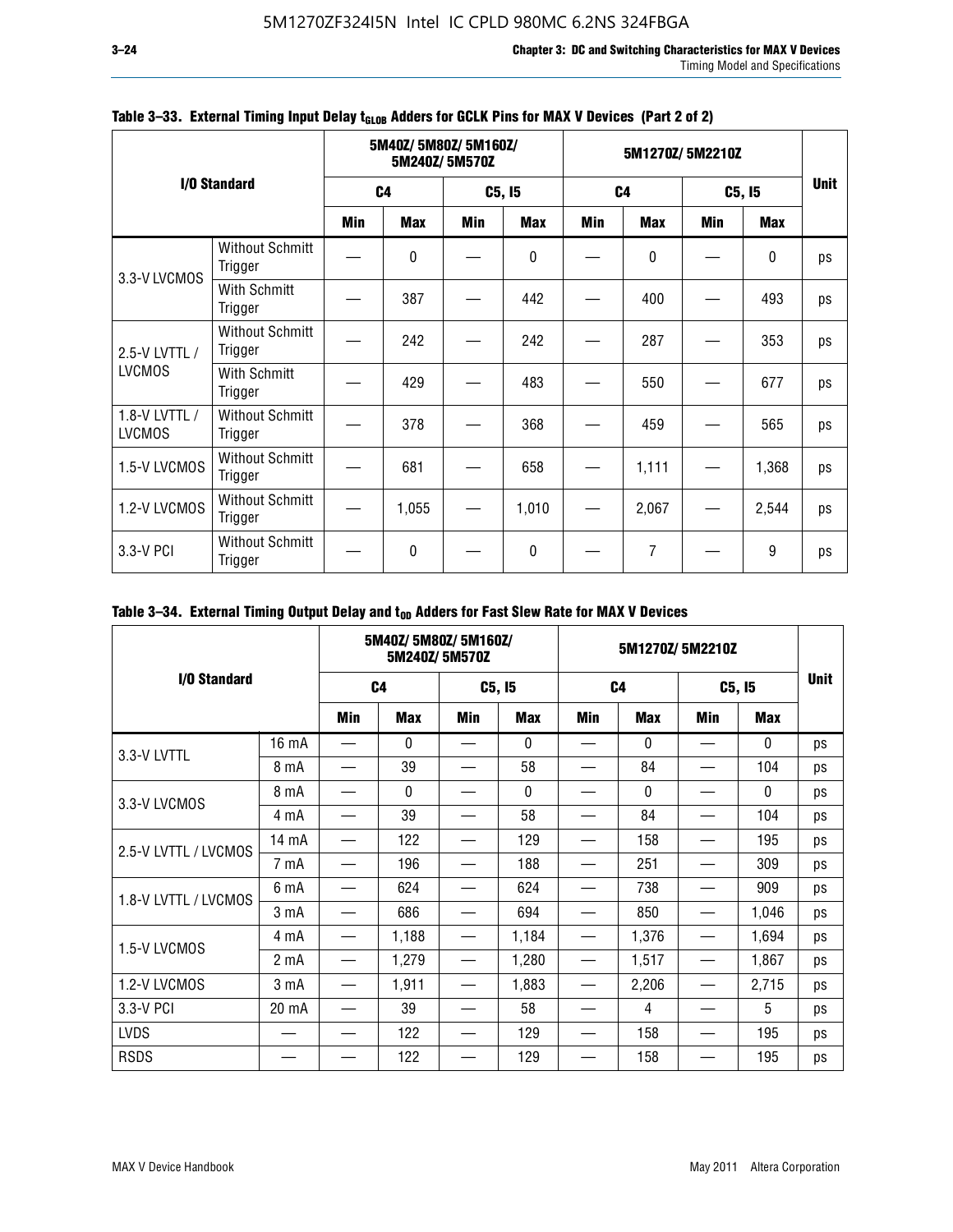**Chapter 3: DC and Switching Characteristics for MAX V Devices 3–25** Timing Model and Specifications

|                      |       |                          | 5M40Z/5M80Z/5M160Z/ | 5M240Z/5M570Z                 |            | 5M1270Z/5M2210Z   |            |                                  |        | <b>Unit</b> |
|----------------------|-------|--------------------------|---------------------|-------------------------------|------------|-------------------|------------|----------------------------------|--------|-------------|
| I/O Standard         |       | C4                       |                     |                               | C5, I5     | C <sub>4</sub>    |            | C5, I5                           |        |             |
|                      |       | Min                      | <b>Max</b>          | Min                           | <b>Max</b> | Min               | <b>Max</b> | Min                              | Max    |             |
|                      | 16 mA |                          | 5,913               |                               | 6,043      |                   | 6,612      |                                  | 6,293  | ps          |
| 3.3-V LVTTL          | 8 mA  |                          | 6,488               |                               | 6,645      |                   | 7,313      |                                  | 6,994  | ps          |
| 3.3-V LVCMOS         | 8 mA  |                          | 5,913               |                               | 6,043      |                   | 6,612      |                                  | 6,293  | ps          |
|                      | 4 mA  | —                        | 6,488               |                               | 6,645      |                   | 7,313      |                                  | 6,994  | ps          |
| 2.5-V LVTTL / LVCMOS | 14 mA |                          | 9,088               |                               | 9,222      |                   | 10,021     |                                  | 9,702  | ps          |
|                      | 7 mA  |                          | 9,808               |                               | 9,962      |                   | 10,881     |                                  | 10,562 | ps          |
| 1.8-V LVTTL / LVCMOS | 6 mA  | $\overline{\phantom{0}}$ | 21,758              |                               | 21,782     |                   | 21,134     |                                  | 20,815 | ps          |
|                      | 3 mA  |                          | 23,028              | $\overbrace{\phantom{13333}}$ | 23,032     |                   | 22,399     |                                  | 22,080 | ps          |
| 1.5-V LVCMOS         | 4 mA  | $\overline{\phantom{0}}$ | 39,068              | $\overline{\phantom{m}}$      | 39,032     |                   | 34,499     |                                  | 34,180 | ps          |
|                      | 2 mA  |                          | 40,578              |                               | 40,542     |                   | 36,281     |                                  | 35,962 | ps          |
| 1.2-V LVCMOS         | 3 mA  | $\overline{\phantom{0}}$ | 69,332              | $\overline{\phantom{m}}$      | 70,257     | $\hspace{0.05cm}$ | 55,796     | $\overbrace{\phantom{12322111}}$ | 55,477 | ps          |
| 3.3-V PCI            | 20 mA |                          | 6,488               |                               | 6,645      |                   | 339        |                                  | 418    | ps          |

### Table 3–35. External Timing Output Delay and t<sub>on</sub> Adders for Slow Slew Rate for MAX V Devices

**Table 3–36. IOE Programmable Delays for MAX V Devices**

|                                                 | 5M40Z/5M80Z/5M160Z/<br>5M240Z/5M570Z |            |     |            | 5M1270Z/5M2210Z |            |     |            |    |
|-------------------------------------------------|--------------------------------------|------------|-----|------------|-----------------|------------|-----|------------|----|
| <b>Parameter</b>                                | C4                                   |            |     | C5, I5     |                 | C4         |     | C5, I5     |    |
|                                                 | Min                                  | <b>Max</b> | Min | <b>Max</b> | Min             | <b>Max</b> | Min | <b>Max</b> |    |
| Input Delay from Pin to Internal<br>$Cells = 1$ |                                      | 1,858      |     | 2,214      |                 | 1,592      |     | 1,960      | ps |
| Input Delay from Pin to Internal<br>$Cells = 0$ |                                      | 569        |     | 616        |                 | 115        |     | 142        | ps |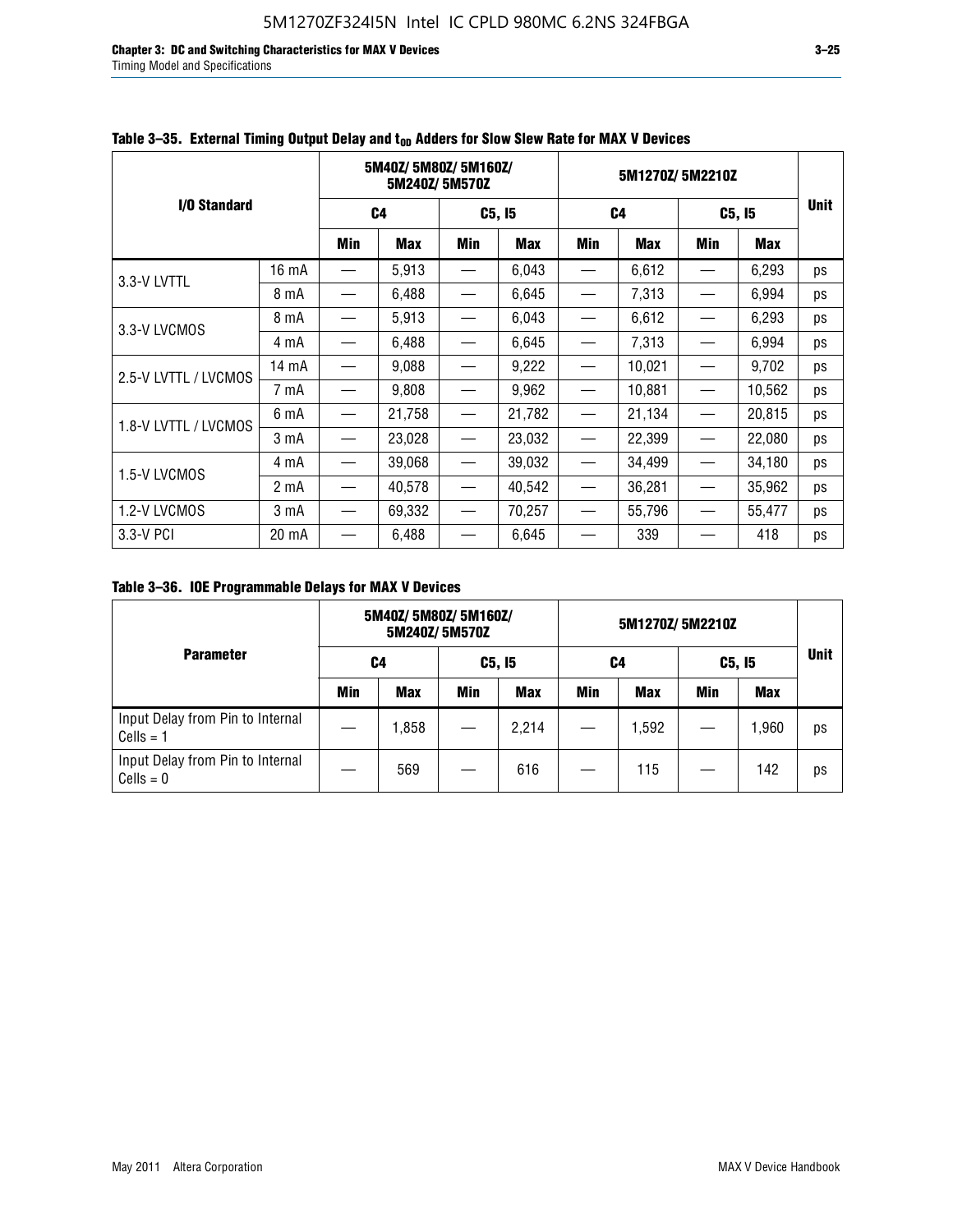### **Maximum Input and Output Clock Rates**

Table 3–37 and Table 3–38 list the maximum input and output clock rates for standard I/O pins in MAX V devices.

| I/O Standard |                         | 5M40Z/5M80Z/5M160Z/<br>5M240Z/5M570Z/5M1270Z/<br>5M2210Z | Unit       |
|--------------|-------------------------|----------------------------------------------------------|------------|
|              |                         | C4, C5, I5                                               |            |
| 3.3-V LVTTL  | Without Schmitt Trigger | 304                                                      | <b>MHz</b> |
|              | With Schmitt Trigger    | 304                                                      | <b>MHz</b> |
| 3.3-V LVCMOS | Without Schmitt Trigger | 304                                                      | <b>MHz</b> |
|              | With Schmitt Trigger    | 304                                                      | MHz        |
|              | Without Schmitt Trigger | 304                                                      | <b>MHz</b> |
| 2.5-V LVTTL  | With Schmitt Trigger    | 304                                                      | MHz        |
| 2.5-V LVCMOS | Without Schmitt Trigger | 304                                                      | <b>MHz</b> |
|              | With Schmitt Trigger    | 304                                                      | MHz        |
| 1.8-V LVTTL  | Without Schmitt Trigger | 200                                                      | MHz        |
| 1.8-V LVCMOS | Without Schmitt Trigger | 200                                                      | <b>MHz</b> |
| 1.5-V LVCMOS | Without Schmitt Trigger | 150                                                      | MHz        |
| 1.2-V LVCMOS | Without Schmitt Trigger | 120                                                      | <b>MHz</b> |
| 3.3-V PCI    | Without Schmitt Trigger | 304                                                      | <b>MHz</b> |

**Table 3–37. Maximum Input Clock Rate for I/Os for MAX V Devices**

|  |  | Table 3–38. Maximum Output Clock Rate for I/Os for MAX V Devices |
|--|--|------------------------------------------------------------------|
|  |  |                                                                  |

| <b>I/O Standard</b> | 5M40Z/5M80Z/5M160Z/<br>5M240Z/5M570Z/5M1270Z/<br>5M2210Z | <b>Unit</b> |
|---------------------|----------------------------------------------------------|-------------|
|                     | C4, C5, I5                                               |             |
| 3.3-V LVTTL         | 304                                                      | <b>MHz</b>  |
| 3.3-V LVCMOS        | 304                                                      | MHz         |
| 2.5-V LVTTL         | 304                                                      | <b>MHz</b>  |
| 2.5-V LVCMOS        | 304                                                      | <b>MHz</b>  |
| 1.8-V LVTTL         | 200                                                      | <b>MHz</b>  |
| 1.8-V LVCMOS        | 200                                                      | <b>MHz</b>  |
| 1.5-V LVCMOS        | 150                                                      | <b>MHz</b>  |
| 1.2-V LVCMOS        | 120                                                      | <b>MHz</b>  |
| 3.3-V PCI           | 304                                                      | <b>MHz</b>  |
| <b>LVDS</b>         | 304                                                      | <b>MHz</b>  |
| <b>RSDS</b>         | 200                                                      | <b>MHz</b>  |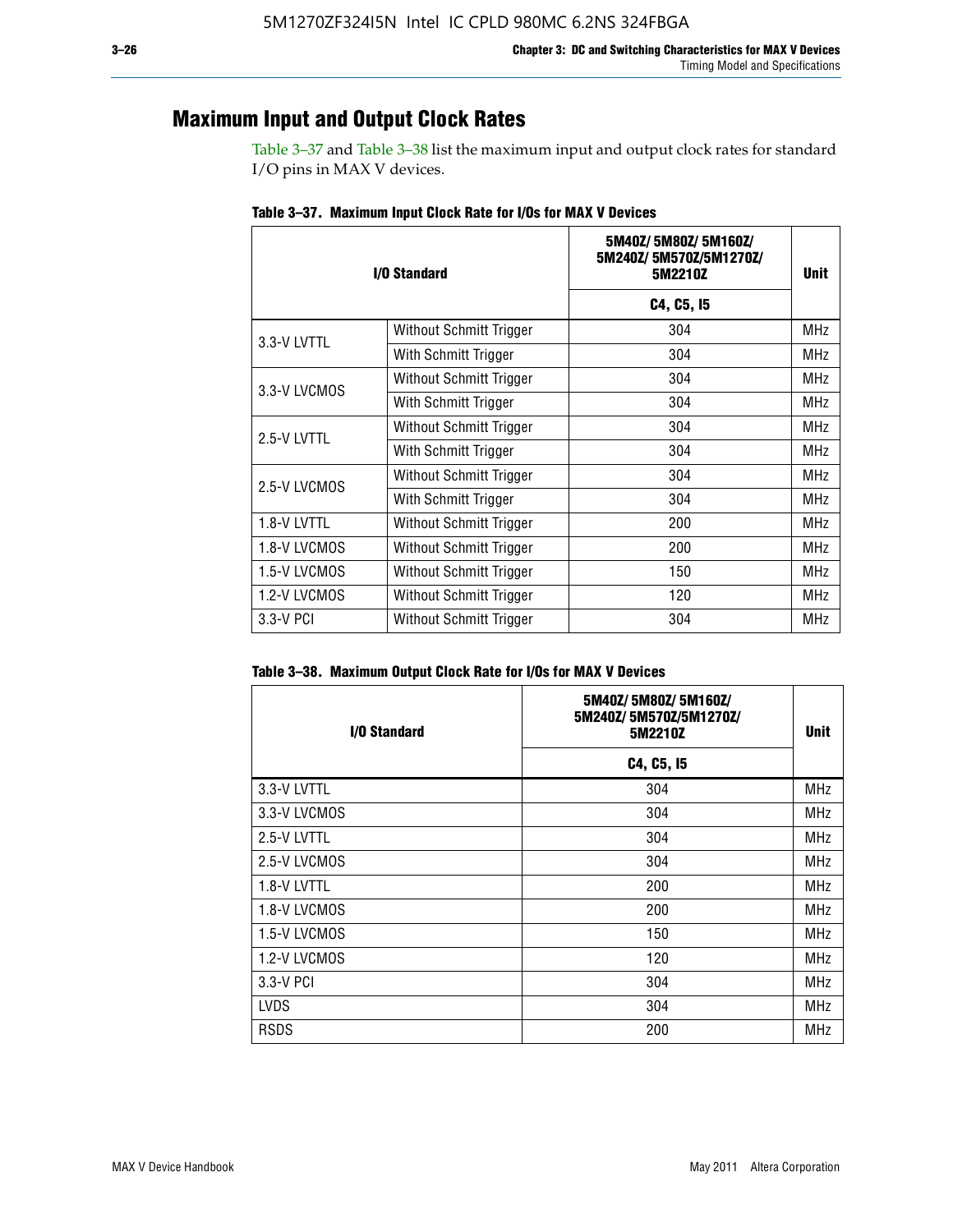### **LVDS and RSDS Output Timing Specifications**

Table 3–39 lists the emulated LVDS output timing specifications for MAX V devices.

#### **Table 3–39. Emulated LVDS Output Timing Specifications for MAX V Devices**

| <b>Parameter</b>        | <b>Mode</b> | 5M40Z/5M80Z/5M160Z/<br>5M240Z/5M570Z/5M1270Z/<br>5M2210Z | <b>Unit</b> |             |
|-------------------------|-------------|----------------------------------------------------------|-------------|-------------|
|                         |             | C4, C5, I5                                               |             |             |
|                         |             | <b>Min</b>                                               | <b>Max</b>  |             |
|                         | $\times 10$ |                                                          | 304         | <b>Mbps</b> |
|                         | $\times 9$  |                                                          | 304         | <b>Mbps</b> |
|                         | $\times 8$  |                                                          | 304         | <b>Mbps</b> |
|                         | $\times 7$  |                                                          | 304         | <b>Mbps</b> |
|                         | $\times 6$  |                                                          | 304         | <b>Mbps</b> |
| Data rate $(1)$ , $(2)$ | $\times 5$  |                                                          | 304         | <b>Mbps</b> |
|                         | $\times 4$  |                                                          | 304         | <b>Mbps</b> |
|                         | $\times 3$  |                                                          | 304         | <b>Mbps</b> |
|                         | $\times 2$  |                                                          | 304         | <b>Mbps</b> |
|                         | $\times1$   |                                                          | 304         | <b>Mbps</b> |
| t <sub>DUTY</sub>       |             | 45                                                       | 55          | $\%$        |
| Total jitter $(3)$      |             |                                                          | 0.2         | UI          |
| $t_{\text{RISE}}$       |             |                                                          | 450         | ps          |
| $t_{FALL}$              |             |                                                          | 450         | ps          |

**Notes to Table 3–39:**

(1) The performance of the LVDS\_E\_3R transmitter system is limited by the lower of the two—the maximum data rate supported by LVDS\_E\_3R I/O buffer or 2x (F<sub>MAX</sub> of the ALTLVDS\_TX instance). The actual performance of your LVDS\_E\_3R transmitter system must be attained through the Quartus II timing analysis of the complete design.

(2) For the input clock pin to achieve 304 Mbps, use I/O standard with  $V_{\text{CCIO}}$  of 2.5 V and above.

(3) This specification is based on external clean clock source.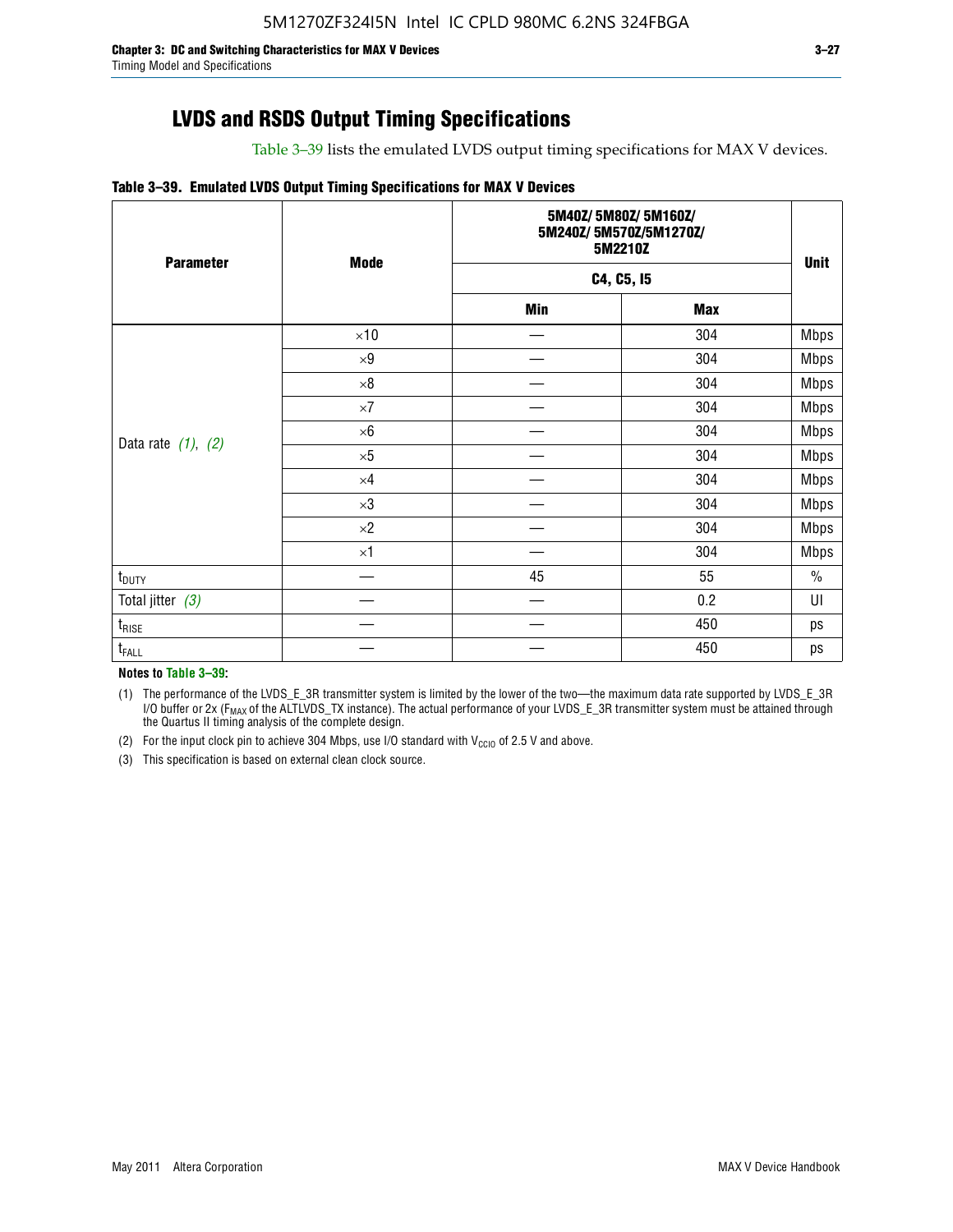### Table 3–40 lists the emulated RSDS output timing specifications for MAX V devices.

|  |  |  |  | Table 3-40. Emulated RSDS Output Timing Specifications for MAX V Devices |
|--|--|--|--|--------------------------------------------------------------------------|
|--|--|--|--|--------------------------------------------------------------------------|

| <b>Parameter</b>   | <b>Mode</b> |            | 5M40Z/5M80Z/5M160Z/<br>5M240Z/5M570Z/5M1270Z/<br>5M2210Z |             |  |  |
|--------------------|-------------|------------|----------------------------------------------------------|-------------|--|--|
|                    |             |            | C4, C5, I5                                               |             |  |  |
|                    |             | <b>Min</b> | <b>Max</b>                                               |             |  |  |
|                    | $\times 10$ |            | 200                                                      | <b>Mbps</b> |  |  |
|                    | $\times 9$  |            | 200                                                      | <b>Mbps</b> |  |  |
|                    | $\times 8$  |            | 200                                                      | <b>Mbps</b> |  |  |
|                    | $\times 7$  |            | 200                                                      | <b>Mbps</b> |  |  |
|                    | $\times 6$  |            | 200                                                      | <b>Mbps</b> |  |  |
| Data rate $(1)$    | $\times 5$  |            | 200                                                      | <b>Mbps</b> |  |  |
|                    | $\times 4$  |            | 200                                                      | <b>Mbps</b> |  |  |
|                    | $\times 3$  |            | 200                                                      | <b>Mbps</b> |  |  |
|                    | $\times 2$  |            | 200                                                      | <b>Mbps</b> |  |  |
|                    | $\times 1$  |            | 200                                                      | <b>Mbps</b> |  |  |
| $t_{\text{DUTY}}$  |             | 45         | 55                                                       | $\%$        |  |  |
| Total jitter $(2)$ |             |            | 0.2                                                      | UI          |  |  |
| $t_{\rm RISE}$     |             |            | 450                                                      | ps          |  |  |
| t <sub>FALL</sub>  |             |            | 450                                                      | ps          |  |  |

**Notes to Table 3–40:**

(1) For the input clock pin to achieve 200 Mbps, use I/O standard with  $V_{\text{CCIO}}$  of 1.8 V and above.

(2) This specification is based on external clean clock source.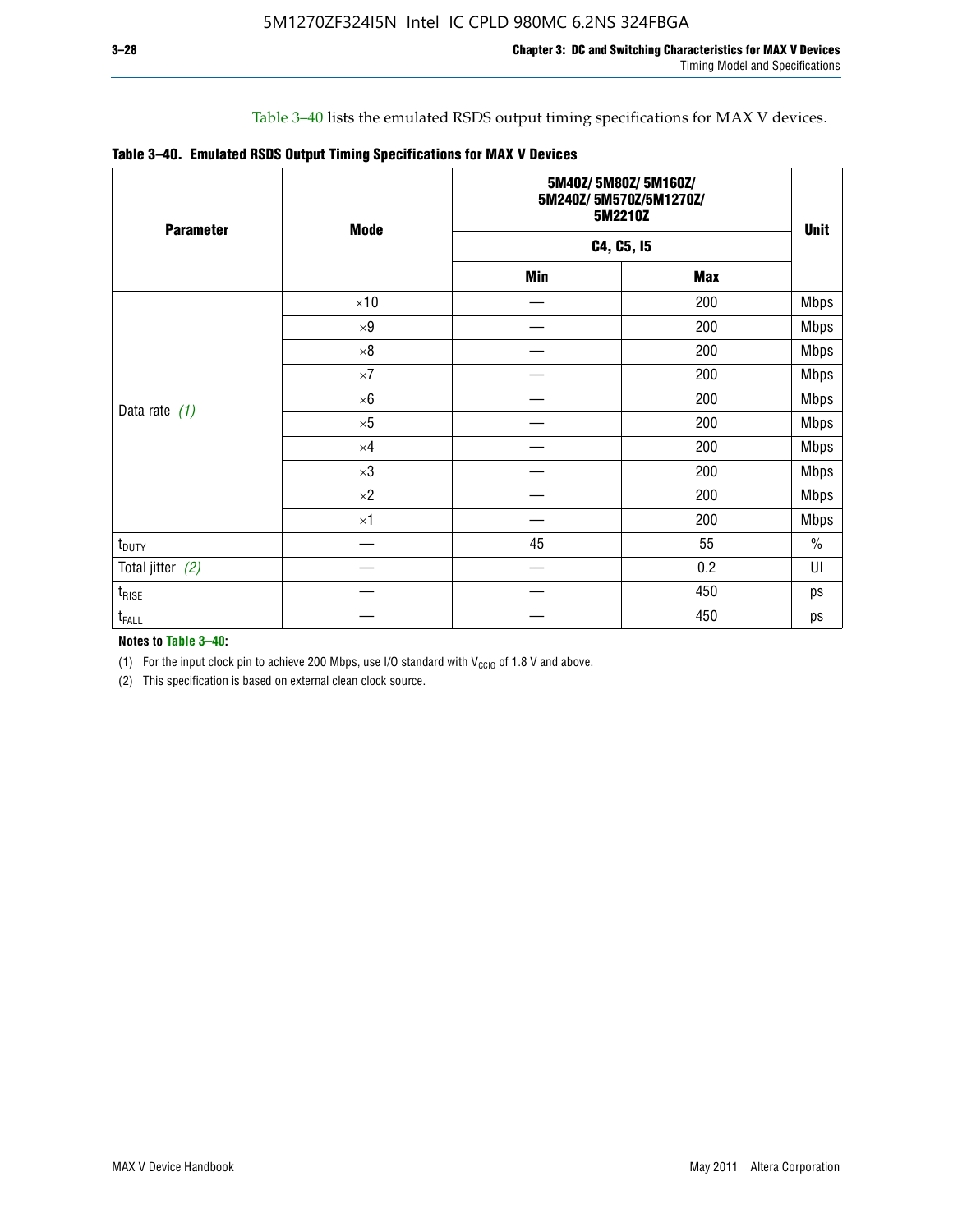Figure 3–6 shows the timing waveform for the JTAG signals for the MAX V device family.

**Figure 3–6. JTAG Timing Waveform for MAX V Devices**



Table 3–41 lists the JTAG timing parameters and values for the MAX V device family.

| Table 3-41. JTAG Timing Parameters for MAX V Devices (Part 1 of 2) |  |  |  |
|--------------------------------------------------------------------|--|--|--|
|                                                                    |  |  |  |

| <b>Symbol</b>                                                                                                                                                                                                                                                                                                                                                                                      | <b>Parameter</b>                                | Min             | <b>Max</b> | <b>Unit</b> |
|----------------------------------------------------------------------------------------------------------------------------------------------------------------------------------------------------------------------------------------------------------------------------------------------------------------------------------------------------------------------------------------------------|-------------------------------------------------|-----------------|------------|-------------|
|                                                                                                                                                                                                                                                                                                                                                                                                    | TCK clock period for $V_{CCIO1} = 3.3 V$        | 55.5            |            | ns          |
|                                                                                                                                                                                                                                                                                                                                                                                                    | TCK clock period for $V_{\text{CC101}} = 2.5$ V | 62.5            |            | ns          |
|                                                                                                                                                                                                                                                                                                                                                                                                    | TCK clock period for $V_{CC101} = 1.8 V$        | 100             |            | ns          |
| $t_{JCP}$ (1)<br>TCK clock period for $V_{CC101} = 1.5 V$<br>TCK clock high time<br>TCK clock low time<br>JTAG port setup time $(2)$<br>JTAG port hold time<br>JTAG port clock to output $(2)$<br>JTAG port high impedance to valid output $(2)$<br>JTAG port valid output to high impedance $(2)$<br>Capture register setup time<br>Capture register hold time<br>Update register clock to output | 143                                             |                 | ns         |             |
| $t_{JCH}$                                                                                                                                                                                                                                                                                                                                                                                          |                                                 | 20              |            | ns          |
| $t_{\sf JCL}$                                                                                                                                                                                                                                                                                                                                                                                      |                                                 | 20              |            | ns          |
| t <sub>JPSU</sub>                                                                                                                                                                                                                                                                                                                                                                                  |                                                 | 8               |            | ns          |
| t <sub>JPH</sub>                                                                                                                                                                                                                                                                                                                                                                                   |                                                 | 10 <sup>1</sup> |            | ns          |
| $t_{\text{JPCO}}$                                                                                                                                                                                                                                                                                                                                                                                  |                                                 |                 | 15         | ns          |
| $t_{JPZX}$                                                                                                                                                                                                                                                                                                                                                                                         |                                                 |                 | 15         | ns          |
| $t_{JPXZ}$                                                                                                                                                                                                                                                                                                                                                                                         |                                                 |                 | 15         | ns          |
| t <sub>JSSU</sub>                                                                                                                                                                                                                                                                                                                                                                                  |                                                 | 8               |            | ns          |
| t <sub>JSH</sub>                                                                                                                                                                                                                                                                                                                                                                                   |                                                 | 10              |            | ns          |
| t <sub>usco</sub>                                                                                                                                                                                                                                                                                                                                                                                  |                                                 |                 | 25         | ns          |
| $t_{\text{JSZX}}$                                                                                                                                                                                                                                                                                                                                                                                  | Update register high impedance to valid output  |                 | 25         | ns          |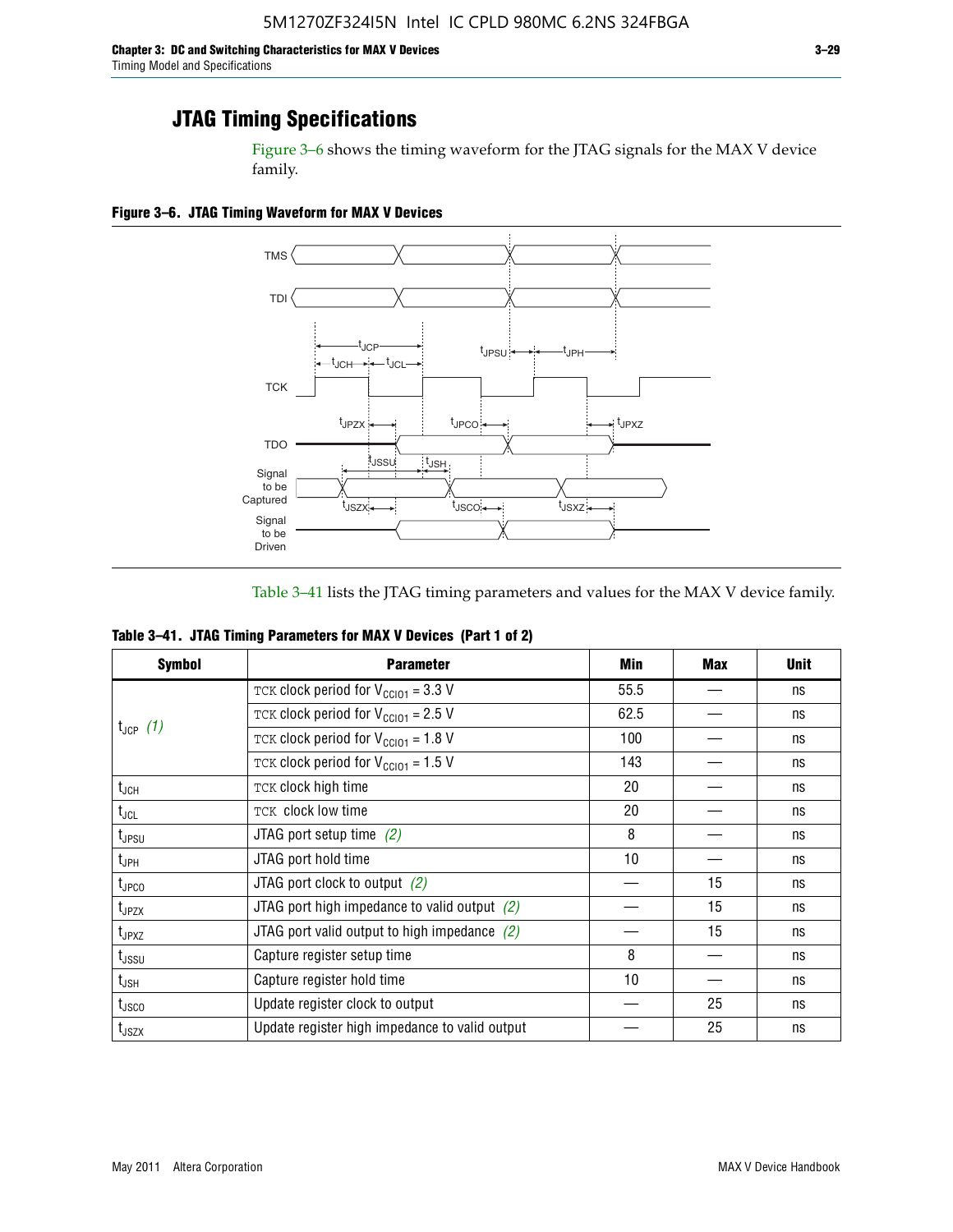#### **Table 3–41. JTAG Timing Parameters for MAX V Devices (Part 2 of 2)**

| <b>Symbol</b> | Parameter                                      | Min | <b>Max</b> | Unit |
|---------------|------------------------------------------------|-----|------------|------|
| <b>L</b> JSXZ | Update register valid output to high impedance |     | りに<br>۷J   | ns   |

**Notes to Table 3–41:**

(1) Minimum clock period specified for 10 pF load on the TDO pin. Larger loads on TDO degrades the maximum TCK frequency.

(2) This specification is shown for 3.3-V LVTTL/LVCMOS and 2.5-V LVTTL/LVCMOS operation of the JTAG pins. For 1.8-V LVTTL/LVCMOS and 1.5-V LVCMOS operation, the t<sub>JPSU</sub> minimum is 6 ns and t<sub>JPCO</sub>, t<sub>JPZX</sub>, and t<sub>JPXZ</sub> are maximum values at 35 ns.

# **Document Revision History**

Table 3–42 lists the revision history for this chapter.

**Table 3–42. Document Revision History**

| <b>Date</b>   | <b>Version</b> | <b>Changes</b>                                              |
|---------------|----------------|-------------------------------------------------------------|
| May 2011      | 1.2            | Updated Table 3–2, Table 3–15, Table 3–16, and Table 3–33.  |
| January 2011  | 1.1            | Updated Table 3–37, Table 3–38, Table 3–39, and Table 3–40. |
| December 2010 | 1.0            | Initial release.                                            |